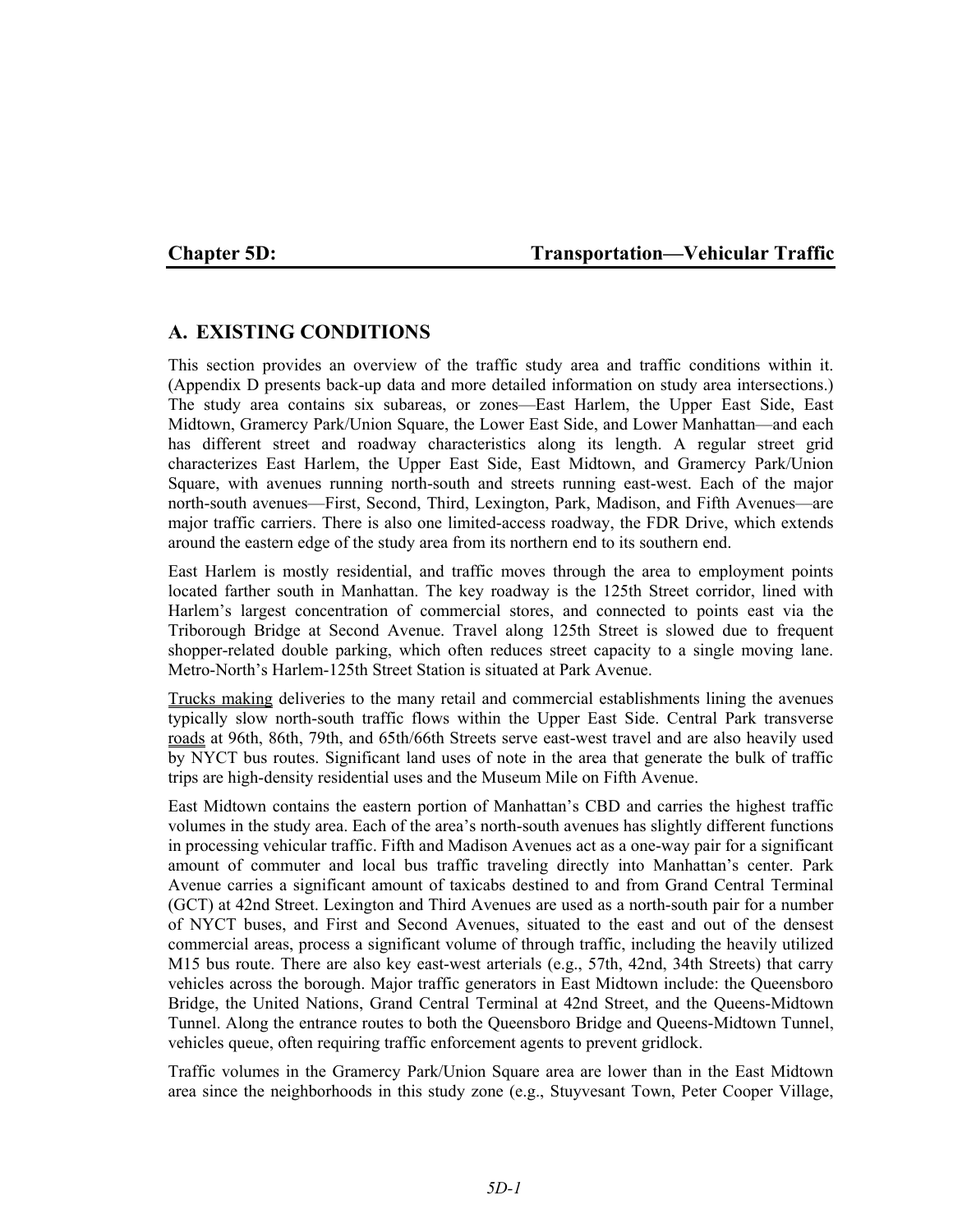and Gramercy Park) are more residential in nature. The major traffic generators in this area are hospitals, such as Bellevue Hospital, NYU Medical Center, the Veterans Administration Hospital, Beth Israel Medical Center, Cabrini Medical Center, and the Hospital for Joint Diseases.

A regular street grid north of Houston Street characterizes the primarily residential Lower East Side zone. However, the area to the south is marked by irregular and odd-angled intersections that are difficult to travel through. This part of the study area processes large amounts of through traffic between the East River crossings and commercial areas north and south. Key travel corridors include: First and Second Avenues, which act as a one-way street pair through the area; Broadway, Manhattan's central southbound spine; Allen Street; the Williamsburg Bridge; and the FDR Drive.

Lower Manhattan is characterized by an irregular grid pattern south of Canal Street. Except for a few major arterials, most streets within the area are narrow with usually just one moving lane. Travel is time-consuming and slow along them. Pedestrian traffic often overflows into the street, further impeding vehicular traffic flow. Water Street and Broadway are the two key north-south streets in this area, and each carries two or more effective travel lanes; yet they are often difficult to negotiate due to frequent double-parked truck traffic. The FDR Drive begins its path to the northern tip of Manhattan along the East River at the Battery.

The Wall Street/Financial District commercial hub, City Hall, and the Staten Island Ferry at Manhattan's southern tip are the most significant activity generators affecting traffic flow in Lower Manhattan. The "superblock" configuration of City Hall cuts off east-west through flow on Warren Street, Murray Street, and Park Place, and renders travel through this area difficult. During the morning rush hours, the Staten Island Ferry unloads from 4,000 to 6,000 pedestrians into the immediate area, causing vehicular traffic to come to a standstill for minutes at a time.

Traffic volumes entering Manhattan have continued to increase since the 1940s and these increases are occurring during periods just before and after the normal commuter peak periods when the roadways have additional reserve capacity. Many of the approach roads to and from the river crossings operate at or near capacity during the AM and PM peak commuter hours and cannot accommodate a significant increase in traffic. On an average weekday, a total of 1.68 million vehicles enter and leave the CBD (Manhattan south of 60th Street), with over 45 percent of the traffic entering or exiting the area crossing 60th Street.

The analysis of existing traffic conditions focuses on the capacity of urban streets, defined as the maximum number of vehicles that can pass through their intersections with other streets. Signalized intersection capacities are typically calculated on an hourly basis and are based on three sets of inputs: geometric, traffic, and signalization conditions. Level of service (LOS) for signalized intersections is defined in terms of delay, and according to generally accepted practice, LOS A, B, and C reflect the existence of delays within an acceptable-to-tolerable range, and LOS D and E suggest delays increasing into often unacceptable or breakdown conditions (LOS F). According to the City of New York's *City Environmental Quality Review (CEQR) Technical Manual* a mid-LOS D or better is considered an acceptable condition.

Level of service analyses for nearly 300 intersections in the study area were collected from a variety of traffic impact studies and environmental impact statements conducted over the past 6 years. Table 5D-1 summarizes the number of intersections with one or more approaches operating at LOS E or F, as reported in these previous studies. In both the AM and PM peak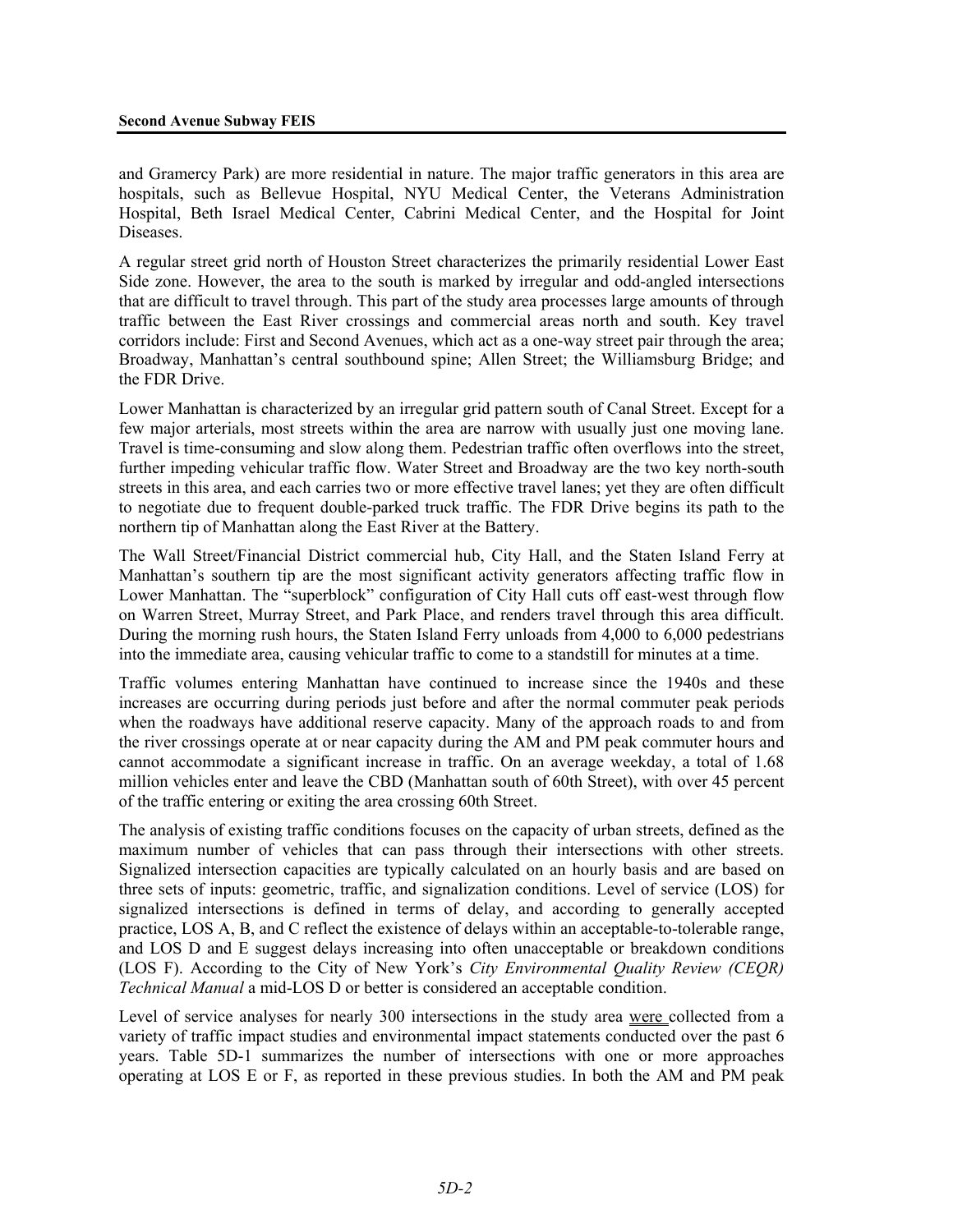**Number of Intersections at Level of Service E or F**

| Zone                                                                                            | No LOS E/F<br><b>Approaches</b> | One LOS E/F<br>Approach | <b>More Than One</b><br><b>LOS E/F</b><br>Approach | Total<br><b>Intersections</b> |
|-------------------------------------------------------------------------------------------------|---------------------------------|-------------------------|----------------------------------------------------|-------------------------------|
| <b>AM Peak Hour</b>                                                                             |                                 |                         |                                                    |                               |
| East Harlem                                                                                     | 20                              | 3                       |                                                    | 24                            |
| Upper East Side                                                                                 | 32                              | 12                      | 5                                                  | 49                            |
| East Midtown                                                                                    | 89                              | 28                      | 6                                                  | 123                           |
| Lower East Side                                                                                 | 9                               |                         | $\overline{2}$                                     | 12                            |
| Lower Manhattan                                                                                 | 35                              | 5                       | $\overline{2}$                                     | 42                            |
| <b>TOTAL</b>                                                                                    | 185                             | 49                      | 16                                                 | 250                           |
| <b>PM Peak Hour</b>                                                                             |                                 |                         |                                                    |                               |
| East Harlem                                                                                     | 50                              | 6                       |                                                    | 57                            |
| <b>Upper East Side</b>                                                                          | 26                              | 15                      | 8                                                  | 49                            |
| East Midtown                                                                                    | 98                              | 28                      | 5                                                  | 131                           |
| Lower East Side                                                                                 | 10                              | 0                       | $\overline{2}$                                     | 12                            |
| Lower Manhattan                                                                                 | 38                              | 4                       | $\Omega$                                           | 42                            |
| <b>TOTAL</b>                                                                                    | 222                             | 53                      | 16                                                 | 291                           |
| <b>Source:</b> EIS documents on file at AKRF, Inc., and Eng-Wong, Taub & Associates, 1995-2001. |                                 |                         |                                                    |                               |

# **Table 5D-1**

| hours, approximately 25 percent of the intersections reviewed have at least one approach         |  |  |  |  |
|--------------------------------------------------------------------------------------------------|--|--|--|--|
| operating at LOS E or F. However, most motorists experience poor operating conditions on         |  |  |  |  |
| many streets within the study area. At some locations, mid-block delays due to deliveries and    |  |  |  |  |
| illegal parking on both the avenues and crosstown streets limit the number of vehicles that can  |  |  |  |  |
| travel through a downstream intersection. At other locations, reasonably good operating          |  |  |  |  |
| conditions may be found for several blocks before delays occur at major signalized intersections |  |  |  |  |
| (e.g., the intersections of avenues with major crosstown streets).                               |  |  |  |  |

A major problem encountered by motorists entering, leaving, or just traveling through

Manhattan is the volume of traffic and resulting congestion on the approach roads for the river crossings. This congestion occurs not just during the AM and PM peak periods, but also throughout the day. Figure 5D-1 depicts some significant areas of severe congestion in the study area, including the approach roads to and from the Queensboro Bridge, the Queens-Midtown Tunnel, and the Brooklyn Bridge. In addition, many of the primary roads within each part of the study area are subject to periods of congestion, particularly in the peak periods.

Near the Queensboro Bridge, congestion on southbound Second Avenue extends north from 60th Street and can reach to 72nd Street. Vehicles on First and York Avenues also experience congestion, but generally to a lesser extent than vehicles on Second Avenue. Near the Queens-Midtown Tunnel, both 36th and 34th Streets experience severe congestion, as does the Second Avenue approach to the tunnel.

Motorists traveling to and from the East River bridges in the Lower East Side and Lower Manhattan (i.e., the Williamsburg, Manhattan, and Brooklyn Bridges) are also subject to severe congestion. Delancey Street and Chambers Street experience severe congestion in the immediate vicinity of the Williamsburg and Brooklyn Bridges, respectively. This congestion is not limited to the peak periods; during the middle of the day, both Delancey and Chambers Streets are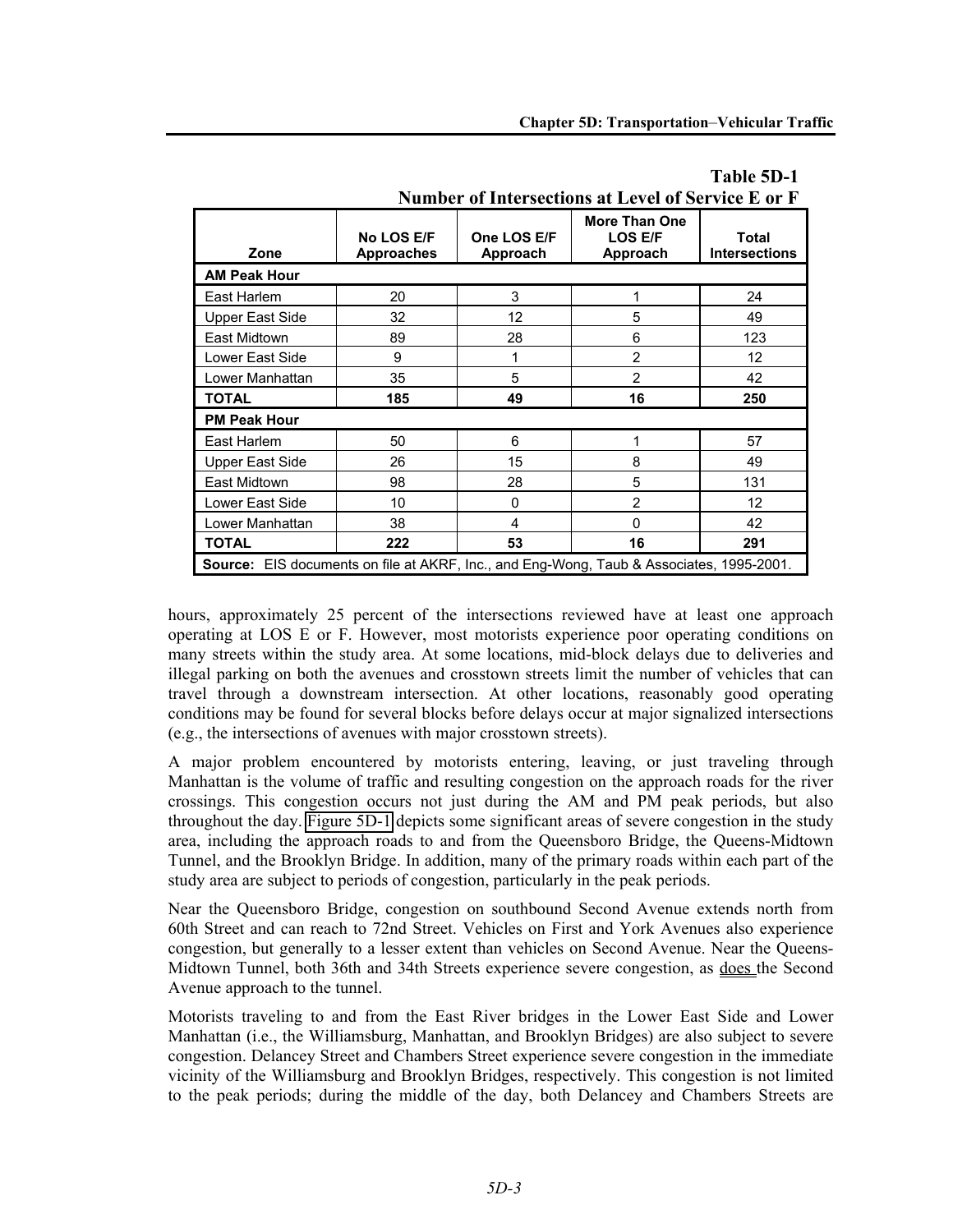congested due to truck delivery activity, illegal parking, and conflicts with pedestrian movements. Chambers Street is also congested east of Broadway because of the vehicular trips attracted to the various government buildings in the area, including City Hall and the Municipal Building. Canal Street, which connects the Manhattan Bridge with the Holland Tunnel, experiences severe congestion for its entire length.

In East Harlem, congestion is focused primarily on the 125th Street commercial corridor and at 125th Street and Second Avenue where the Triborough Bridge funnels significant volumes of traffic into and out of Manhattan. At the northern boundary of the Upper East Side, 96th Street also experiences congestion. In addition to local and bus traffic, 96th Street is used for access to both directions of the FDR Drive. This through traffic contributes to the congestion on eastbound 96th Street during the PM peak period and even later into the evening. Pedestrian activity contributes to the congestion along most of the avenues and major cross streets on the Upper East Side, in East Midtown (particularly near GCT), and on the Lower East Side. In addition to pedestrians, the cross streets accommodate two-way traffic, bus routes, local deliveries, and through traffic. Within East Midtown, 57th, 42nd, 34th, and 23rd Streets share these operational characteristics and the congestion they cause. In Lower Manhattan, there are congested sections due to narrow streets, turns made at angled intersections, and pedestrian activity.

The congestion in the study area impacts bus operations. When an auto, taxi, or truck uses the curb lane, which is a designated bus lane, either for a delivery or for turns, buses swing out into general traffic. Because of the length of the bus, this maneuver into general traffic disrupts operations in the two lanes adjacent to the curb lane. The "shock wave" caused by repeated traffic stoppages in three lanes (curb lane and next two adjacent lanes) can travel upstream and disrupt the traffic flow along an entire section of an avenue or street.

# **B. FUTURE CONDITIONS COMMON TO ALL ALTERNATIVES**

Areawide traffic volumes are projected to increase by about 0.5 percent per year according to New York City Environmental Quality Review (CEQR) guidelines. In addition to this increase in background traffic levels, some localized increases will also occur as a result of new development (for more information, see Chapter 6, "Social Conditions"). For example, substantial new development is projected in the East 30s on properties being sold by Con Edison. These localized increases as well as background growth were accounted for in the analysis. No major new roadway improvements are expected through the study area that would significantly increase roadway traffic capacity. Although there has recently been some discussion by New York City officials regarding the possibility of implementing a toll system on all of the East River crossings, this action has not been assumed for any of the Second Avenue Subway analyses. Some roadway construction projects are proposed that could result in construction activities occurring at the same time in the same vicinity as Second Avenue Subway construction work. Although the timing of these plans and of the Second Avenue work is not yet clear, the possibility of cumulative effects from combinations of projects in construction at the same time is considered in Chapter 19, "Indirect and Cumulative Effects" in this FEIS.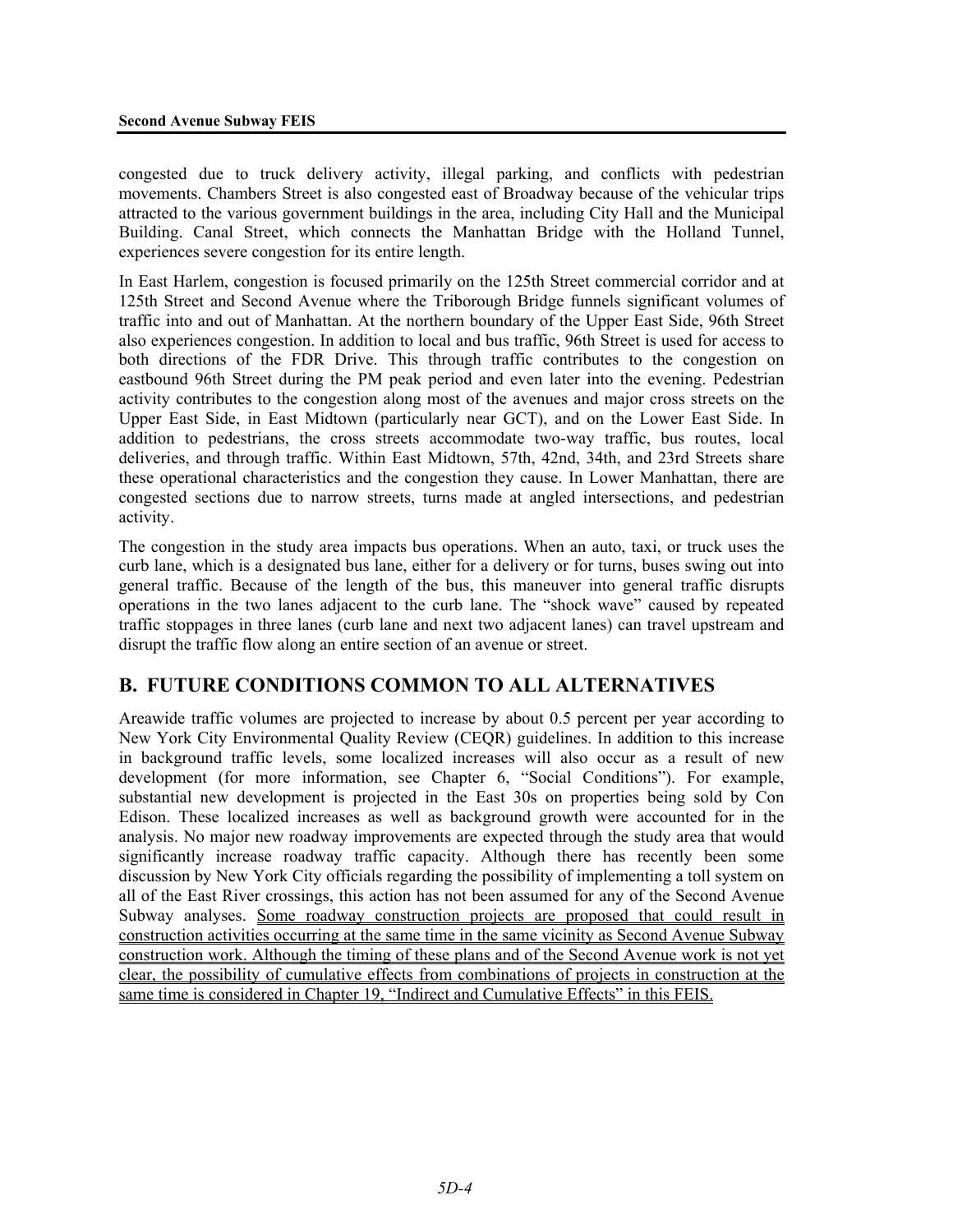# **C. CONSTRUCTION IMPACTS OF THE PROJECT ALTERNATIVES**

## **NO BUILD ALTERNATIVE**

With the No Build Alternative, the Second Avenue Subway would not be built. Therefore, there would be no vehicular traffic impacts caused by the construction of the subway.

### **SECOND AVENUE SUBWAY**

#### *INTRODUCTION*

This section analyzes possible impacts from construction of the Second Avenue Subway on traffic conditions. As is typical of other mass transit projects in dense urban areas like Manhattan, construction of the Second Avenue Subway would create traffic impacts during its construction. These impacts would result from lost roadway capacity along Second Avenue as up to half the roadway width would need to be closed during part of the construction period, as some traffic on the Second Avenue corridor diverts to other parallel routes, and as construction vehicles are added to the street network. Once the construction phases have been completed and the subway line is operational, these traffic impacts would no longer exist, and traffic conditions would be the same or slightly better than those that would occur without the Second Avenue Subway.

For the Second Avenue Subway, although the vast majority of the construction work would occur below ground via tunneling, disruption at street level would occur where cut-and-cover excavation, slurry wall construction, and other surface activities are required at station locations, access shafts, and tunnel boring machine (TBM) insertion locations. Impacts on vehicular and pedestrian traffic would be significant at these locations. Accordingly, MTA/NYCT has committed to developing an Interagency Traffic Management Task Force to develop, implement, and monitor a comprehensive traffic mitigation plan that will address such impacts throughout construction. To ensure that this plan is as inclusive as possible, the Interagency Traffic Management Task Force will include such agencies as NYCDOT, NYSDOT, and MTA Bridges and Tunnels. As the traffic mitigation plan is being developed, NYCT will maintain regular communication with local elected officials and affected community groups regarding the work of the Interagency Task Force, and the traffic mitigation plan will be refined as needed to accommodate traveler and community needs while maintaining the safe and efficient construction of the subway in as timely a manner as possible.

The anticipation of significant traffic impacts during the periods, and at the locations, of surface construction activities are based on a detailed analysis of projected conditions at some of the most potentially critical impact locations. Detailed projections are presented in the remainder of this section of the Transportation chapter.

As described previously in this FEIS, Second Avenue Subway construction is expected to start in 2004, and depending upon the construction sequencing, method, and cash flow, it could continue until sometime between 2016 and 2020. The peak construction activity would occur within the first half of the construction duration; therefore, a construction year near the midpoint of construction duration, in this case 2010, was conservatively selected for analysis. During these periods, more than one station or access site could be excavated simultaneously, resulting in multiple spoils removal and material delivery truck trips to adjacent station locations.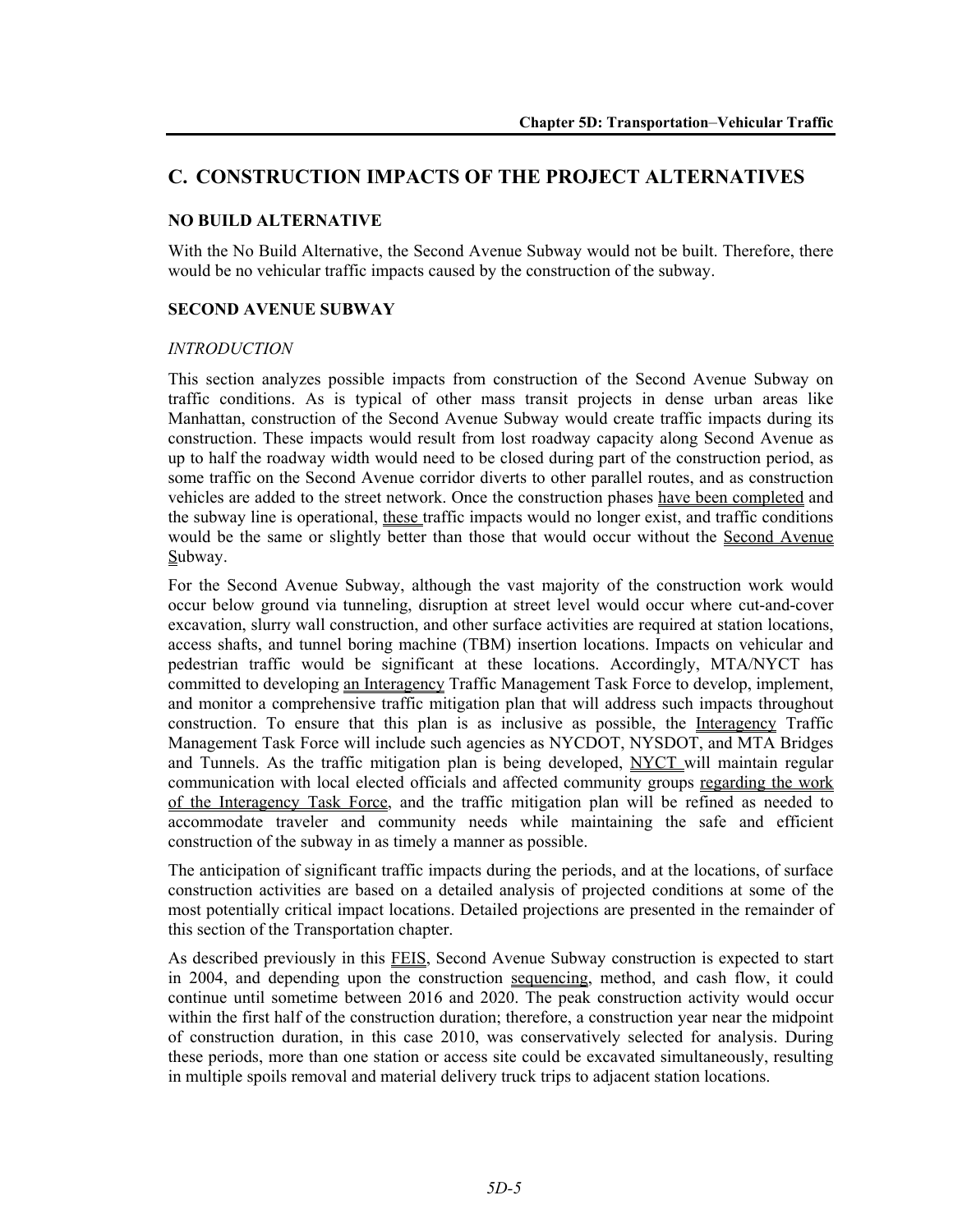#### **Second Avenue Subway FEIS**

The remainder of this section provides: 1) an overview of construction conditions along the corridor; 2) a description of the traffic impact analysis methodology; 3) detailed traffic analysis results for the station and shaft/access sites analyzed in detail; and 4) an extrapolation of findings at the detailed analysis locations applied to the full East Side study area, including a broad outline of the mitigation plan that will be developed to minimize impacts during the construction period.

Traffic volumes for the 2010 baseline condition were estimated by: 1) increasing existing traffic volumes by the standard traffic growth rate of 0.5 percent per year for Manhattan, per NYC CEQR guidelines; 2) adding traffic that would be generated by major developments on the East Side of Manhattan (e.g., Con Edison's First Avenue properties between 34th and 42nd Streets, the new United Nations Building on 42nd Street, and the potential office/trading facility at 55 Water Street); and 3) conservatively adding an extra 1 percent of existing traffic volumes to account for other possible developments in each study zone.

## *OVERVIEW OF CONSTRUCTION CONDITIONS ALONG THE SECOND AVENUE CORRIDOR*

As detailed in Chapter 3, "Description of Construction Methods and Activities," constructing the Second Avenue Subway tunnels, stations, and other underground spaces would result in a large volume of excavated materials that would need to be removed to an off-site location. This process is referred to as "spoils removal." In addition, it would be necessary to deliver a large quantity of construction materials and supplies to the various construction sites.

A total of nearly 6.3 million loose cubic yards of spoils would be excavated along the alignment. This is a substantial increase from the 3 million cubic yards estimated in the SDEIS. Of this amount, about 2.4 million cubic yards would come from tunnels and associated launch sites, with the remaining 3.9 million cubic yards coming from stations. The reasons for this increase are described in Chapter 3.

Despite this increase in the overall amount of spoils that would need to be removed throughout the project's construction period, construction impacts from trucking and other operations would not be more intense than those identified in the SDEIS and described below. The analysis below includes conservative assumptions about construction duration at tunnel shaft sites and about the number of trucks that would be required daily at each construction activity site to remove spoils. Consequently, the new trucking numbers and durations are within the ranges included in the SDEIS to conduct traffic, air quality, and other analyses. While the number of trucks that would be generated project-wide would increase, the daily volumes at any spoils removal site would not increase beyond volumes assessed in the SDEIS and described below. Therefore, construction impacts from trucking and other operations would not be more intense than those identified in the SDEIS. However, the overall duration of the activities in each location would increase.

Construction of the subway could result in significant traffic impacts due to lane closures along the alignment, diversion of through traffic away from congested construction areas, and an increase of traffic from construction vehicles. Lane closures would be expected at station construction locations and at shaft/access sites that may be constructed within or adjacent to Second Avenue, as described in Chapter 3, "Description of Construction Methods and Activities." Preliminary engineering estimates indicate that up to half of the Second Avenue roadway width would be needed at station locations to accommodate subway construction activities. This would reduce the width of Second Avenue adjacent to construction zones, to three 12-foot lanes for traffic at most station locations. Where stations are constructed on two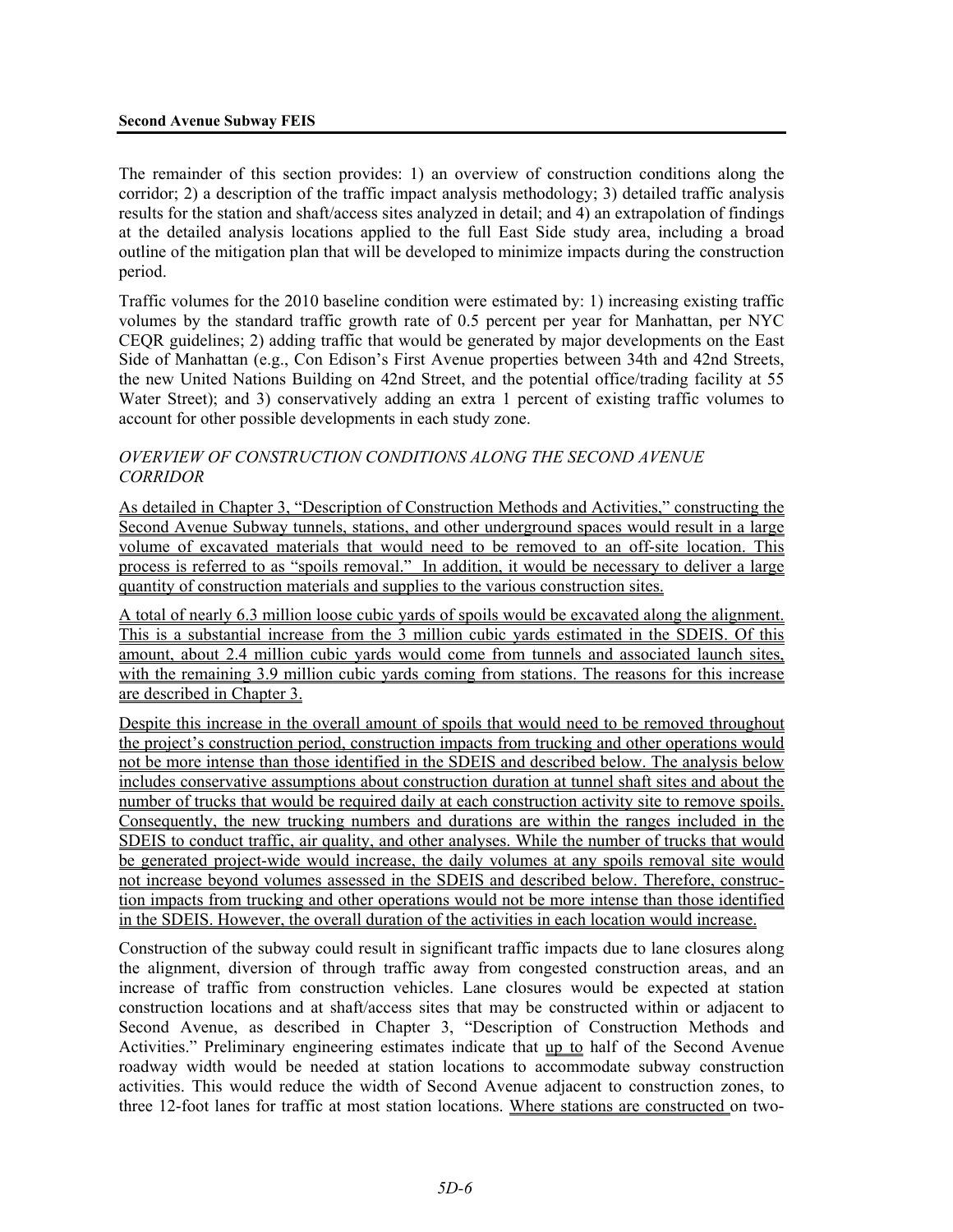way streets, such as 125th Street and Water Street, the roadway would be narrowed to one travel lane per direction, with provision available for two travel lanes at some locations (i.e., at approaches to some key intersections).

The length of the station construction and staging area would be four to five block lengths at each location. On the major cross streets, generally all six travel lanes would remain open for traffic, but during specific short-term construction operations, a minimum of one lane in each direction would be open for traffic. For minor cross streets that intersect a construction zone, at least two of the three east/west travel lanes are expected to remain open for traffic. On the minor cross streets, one of the three possible east/west travel lanes could be used for a few years to serve as a lay down or storage area for the construction on Second Avenue.

At an early stage of the construction process, the capacity of cross streets would be reduced for a short duration to allow the initial excavation, construction of the roadway supports, and installation of roadway decking, so that station construction could continue beneath the roadway without affecting roadway capacity above. The traffic analyses that follow do not examine this short-term roadway capacity reduction, but concentrate on the longer-term traffic conditions that would be expected at a construction area, specifically the closure of half of Second Avenue.

The duration of construction at locations that would be used as the insertion point for mechanized boring machines, and eventually as access shafts to remove tunnel spoils and supply construction materials, could take up to 5 years; as described in Chapter 3, in some cases, activity at these sites could be prolonged because station construction would occur subsequent to tunnel construction. The initial 5-year duration includes the time needed to perform the initial excavation at the TBM insertion location, remove spoils from two TBM runs (assuming that spoils from both tunnels would not be removed simultaneously), and inserting precast concrete liners.

The following locations have been identified as potential shaft sites/spoils removal areas:

- 125th Street and Third Avenue;
- Second Avenue between 97th and 92nd Streets;
- Tunnel spur connection shaft site at Second Avenue and 66th Street;
- St. Vartan Park and Kips Bay Plaza service road area on Second Avenue at 36th and 33rd Streets, respectively;
- Houston Street Station; and
- Water Street at Hanover Square Station area.

The duration of a station's construction could also last up to 5 years. The first stage of station construction would be the initial excavation, which could last about 2 to 3 years. The second stage includes the construction of station structures (i.e., platforms, stairwells, etc.) and finishes (i.e., tiling, electrical, etc.), which could require 2 more years to complete. All stations—whether constructed by cut-and-cover technology or mining—would also have shafts at which spoils would be removed and materials would be delivered.

For the traffic analysis of the construction phase, it has been assumed that Second Avenue would be reduced to three travel lanes through the four- to five-block construction zone. Curbside parking would be prohibited through the construction zone so that three moving lanes could be maintained. Bus routes would be maintained, but some bus stops would need to be relocated up to two to three blocks away from the construction locations to maintain moving lanes through the construction zones.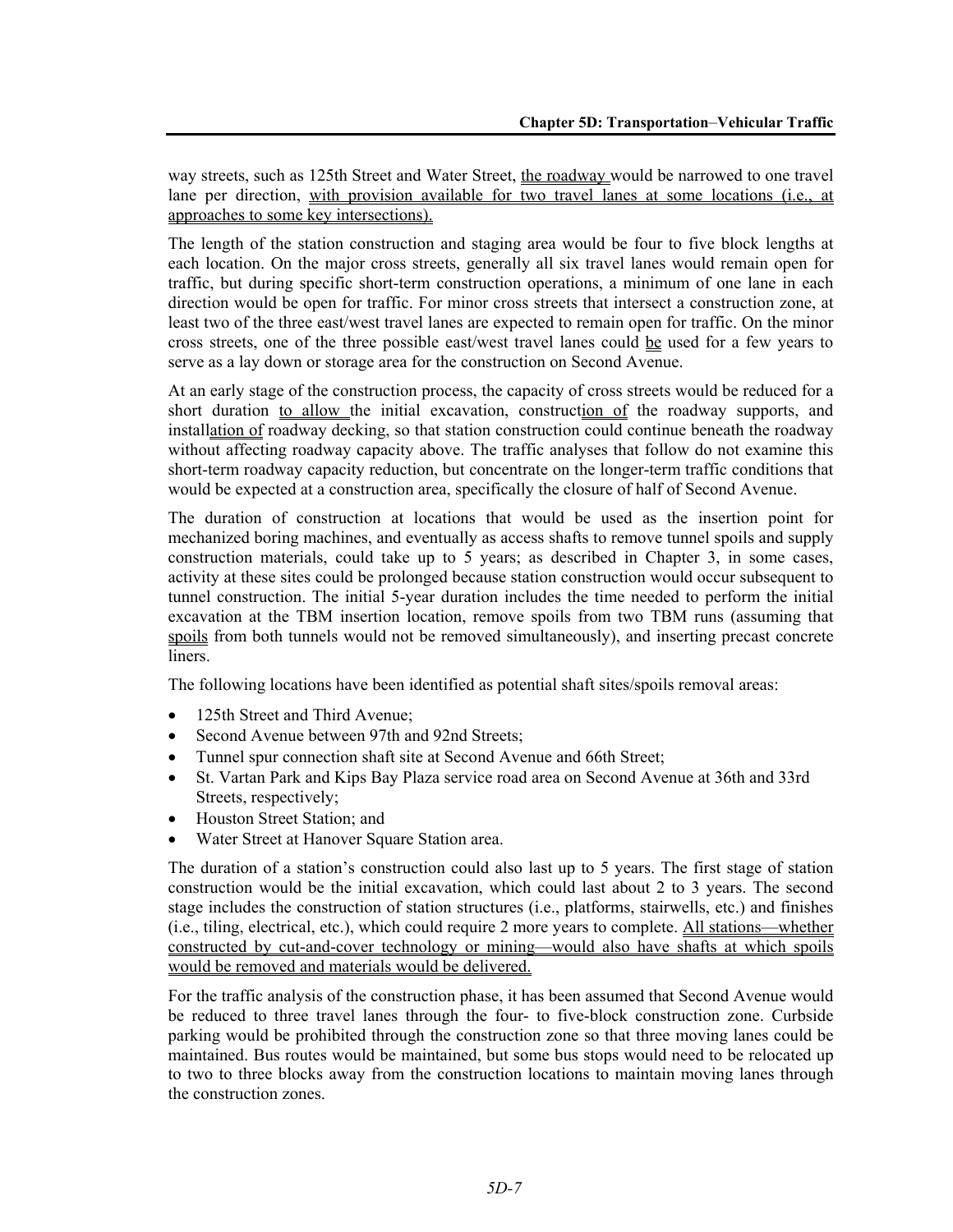In addition to lane closures, the Second Avenue Subway construction would generate a significant volume of truck traffic through the East Side of Manhattan for spoils removal from and materials delivery to the construction sites. As determined in Chapter 3, spoils may be removed with a conveyor system to a barge site, trucked to a barge site, or trucked out of Manhattan via one of the East River crossings. The traffic analyses that follow conservatively assume that trucks would remove all spoils.

The proposed subway alignment is generally within close proximity to the Harlem/East River crossings and the regional highway network within the Bronx, Queens, and Brooklyn on the other side of the rivers. For the purpose of this construction analysis, it has reasonably been assumed that most truck trips for spoils removal would be made via these Harlem/East River crossings instead of traveling westward across Manhattan and potentially experiencing additional travel delays. In addition, use of a barging operation in Lower Manhattan is also being evaluated, to eliminate some of the truck trips generated by the project. This analysis conservatively assumes all trips are made by truck. The 129th Street barge site on the East River was eliminated.

Construction material required for the Second Avenue Subway could be manufactured or distributed from any location in the metropolitan area. As a result, material delivery truck trips could be arriving at Second Avenue from all possible directions.

The various truck trips through a given study area can be separated into four basic categories, namely: 1) spoils removal truck trips from construction sites within the analysis study zone; 2) material delivery truck trips to construction sites within the analysis study zone; 3) spoils removal truck trips that pass through the analysis study zone from construction sites outside the study zone area; and 4) material delivery truck trips that pass through the analysis study zone to construction sites outside the study zone.

Based on preliminary engineering estimates, the peak trucking activity would occur during the cut-and-cover excavation and slurry wall construction phases of the stations. During this phase, an average of 160 truck trips to and from each station would be made daily during a 16-hour work period to remove spoils from the site. The excavations would occur on a continuous basis during the 16-hour period; therefore, on average, about 10 truck trips per direction per hour would be made from each site. For this study, a 20 percent peaking factor was applied to this average, resulting in 12 truck trips in and out of each construction site during the AM and PM peak hours. The traffic impact analysis conservatively assumes that the peak construction vehicle activity period would occur during peak traffic hours. Trucking estimates have been based upon average hourly trucking rates; therefore, if some construction activities were to occur over a 24-hour period instead of a 16-hour period, the volume of truck trips during the peak hours would be the same. The only difference would be the duration of the trucking activity in months.

Concurrent with the spoils removal would be material delivery truck trips that total between 20 and 45 additional daily truck trips in and out of each station site. For the traffic analyses, a higher percentage of truck trips were assigned to the AM peak hour since most material delivery trips would typically be made in the morning hours so that the material could be used during the day. Therefore, 25 percent of the total daily material truck trips to each construction site were assumed to arrive in the AM peak hour and 10 percent of the daily total in the PM peak hour.

The estimated volume of construction trucks on any one bridge or tunnel would peak at approximately 60 vehicles per hour (vph) per direction and average between 30 and 40 vph per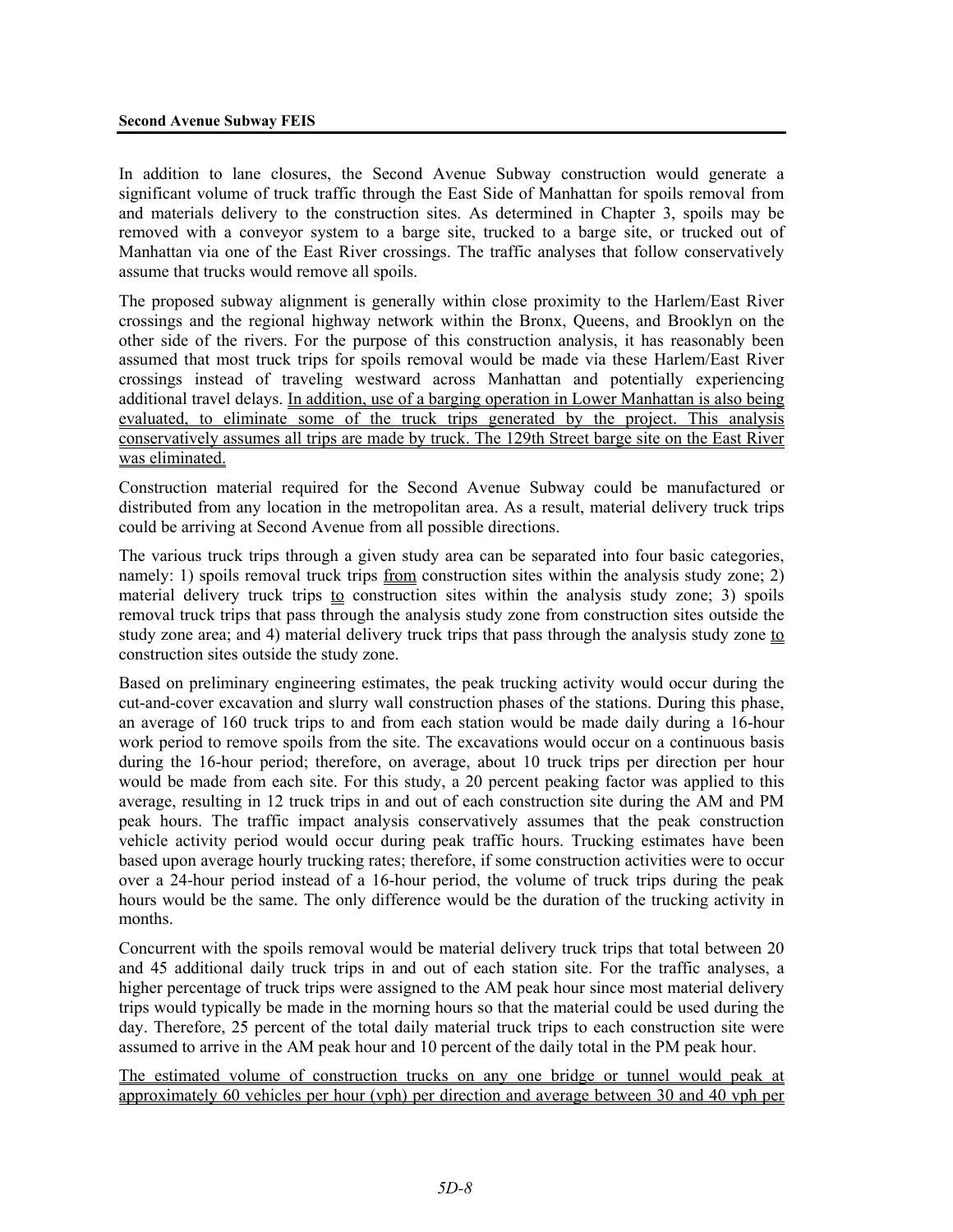direction. After leaving Manhattan, trucks would likely use a number of different routes, depending on the location of their final destination. It is possible that, for certain construction activities, such as spoils removal, many trucks could head through or to one point. If so, there could be a localized traffic impact at that location. However, it is not yet possible to determine those impacts, because neither contractors, locations for spoils disposal nor reuse as fill material has been identified. Once this information has been determined, an assessment of conditions at these locations would be undertaken as part of the comprehensive areawide traffic management and mitigation plan that will be developed by NYCT. This plan would be reviewed by and coordinated with appropriate city, county, or state agencies—designated by the Interagency Traffic Management Task Force—as the spoils may be trucked out of the city or state. As part of the traffic-monitoring program within New York City, the task force would ensure that these concentrations of truck traffic do not cause significant impacts and that appropriate controls or mitigation measures are implemented.

With the exception of the 96th to 92nd Street area during Phase 1, construction of the tunnels would not occur at the same time as construction of the stations in any given project segment. Generally, rock tunnels would be bored before station areas would be excavated to allow the TBM to pass through without conflict with station work and to take advantage of the excavation of the TBM before any additional excavation occurs. For soft ground TBM tunnels, the station cut-and-cover excavation would occur prior to boring the tunnels. The limited segments where tunnels would be constructed using cut-and-cover technology are adjacent to stations, and that work would likely be constructed in coordination with the station work. Therefore, except as noted in the 96th Street area, there would typically not be a cumulative effect between construction vehicles associated with tunneling and spoils removal and those associated with station construction. Several stations could be under construction at the same time, however. In that case, trucks might travel on major truck routes near Second Avenue (e.g., Second Avenue, First Avenue and Third Avenue) to and from several construction sites. The analyses included in this chapter consider the potential for traffic from other construction sites to pass through the construction area being assessed. This is described in more detail in the specific discussions below.

During construction, vehicles needed to build the subway have the potential to affect neighborhoods surrounding the construction zones, especially as they circulate between southbound Second Avenue and northbound First or Third Avenues. Hence, there could be localized traffic impacts in those neighborhoods. An assessment of conditions in those affected neighborhoods would be undertaken as part of the comprehensive areawide traffic management and mitigation plan that will be developed by NYCT. This plan would be reviewed, approved, and monitored by the Interagency Traffic Task Force, which will include such agencies as the NYCDOT, NYSDOT, and MTA Bridges and Tunnels. As part of the traffic-monitoring program, the task force would ensure construction-related truck traffic does not cause significant impacts in those neighborhoods and that appropriate mitigation measures are implemented.

The peak hours for the construction phase traffic analysis are the 8 to 9 AM and 5 to 6 PM hours, when traffic volumes are the highest in Manhattan. Shift hours for construction employees typically do not coincide with the standard 9 AM to 5 PM hours. Also, most construction employees would be expected to travel to and from work by public transportation, since parking for most workers will not be provided at the various construction sites. As a result, employee trips have not been included in the construction peak hour volumes. Furthermore, based upon the high volume of truck trips that have been assumed to arrive and depart each construction zone during the peak hours, an employee shift change occurring simultaneously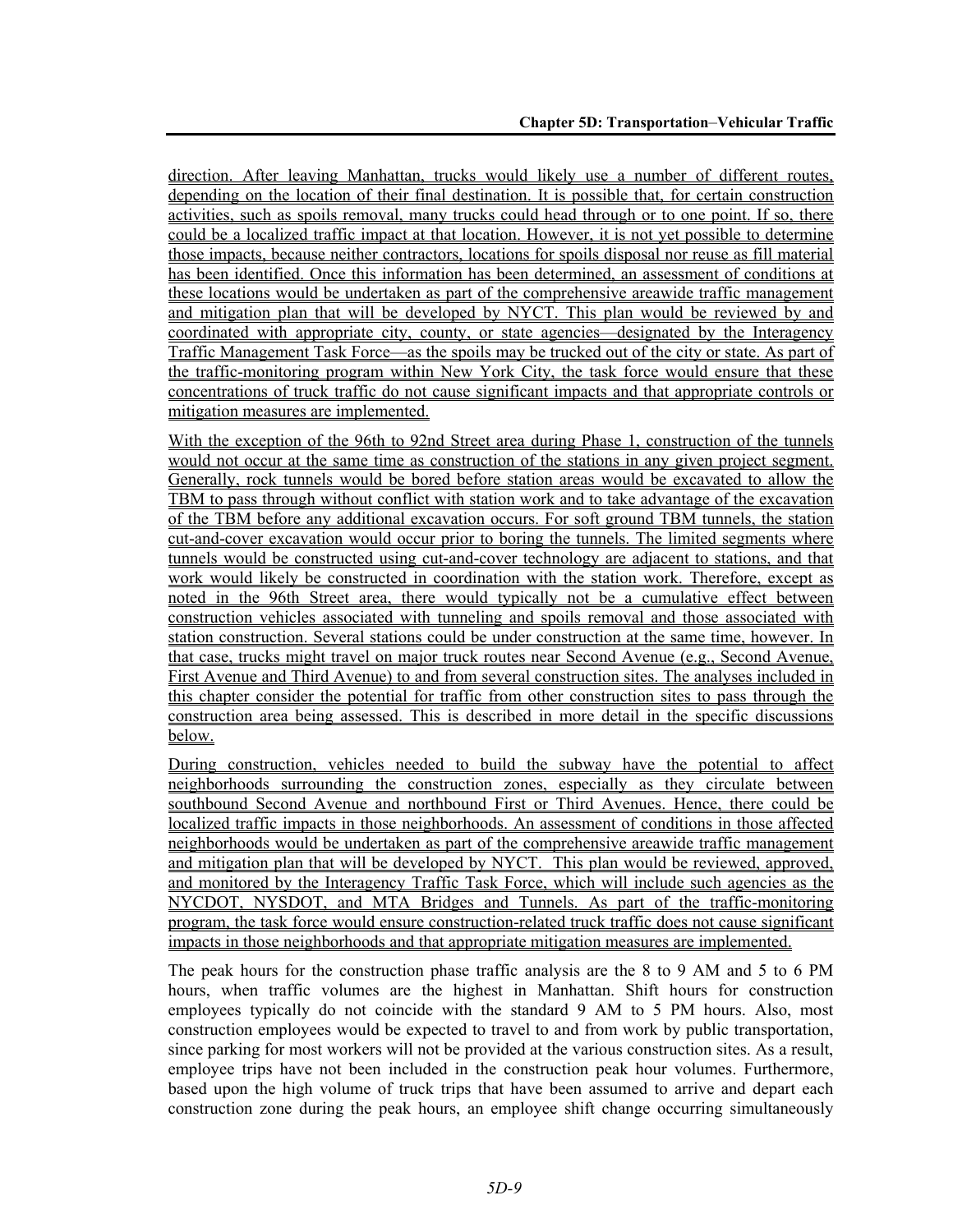would be unrealistic. The volume of truck traffic and their operating characteristics would have a greater influence on traffic level of service than employee vehicle trips and, consequently, govern the traffic analyses.

The construction of the Second Avenue Subway would reduce roadway capacity adjacent to construction zones, resulting in congestion and slower travel speeds. These conditions would lead some motorists who travel along the subway construction alignment to seek alternative routes, resulting in some percentage of vehicles diverting to parallel routes. To determine the volume of trips that may divert to parallel roadways, estimates were based on several factors, such as: 1) the amount of lost capacity on Second Avenue; 2) the proximity of alternative parallel routes; and 3) the attractiveness and available capacity on those routes.

## *IMPACT ANALYSIS METHODOLOGY*

The traffic impact analysis methodology follows standard assessment procedures. First, existing conditions and future conditions without any subway construction activities are assessed. Next is an analysis of future conditions with subway construction underway; this analysis considers the changes to the road network that would result from the addition of construction vehicle traffic to the roadway network, the narrowing of the Second Avenue corridor's roadway to accommodate construction zone needs, and the likely diversion of at least some Second Avenue corridor traffic to parallel routes because the width and capacity of Second Avenue would be significantly decreased at construction zone locations. Afterwards, significant traffic impacts are defined, and the measures that would be needed to mitigate these impacts are then defined and evaluated.

For this FEIS, significant traffic impacts have been defined as the following: a) No Build LOS A, B, C, or D deteriorating to LOS E or F under the Build Alternative, providing that the average vehicle delay increase is 10 seconds or more; b) No Build LOS E deteriorating to LOS F for the Build Alternative, providing that the average vehicle delay increases by 10 seconds or more. Also, deterioration from the No Build Alternative to the Build Alternative within either LOS E or F with 10 seconds or more of additional delay is defined for the purposes of this study as a significant impact. Mitigation measures were then examined to alleviate significant impacts. This definition of a significant traffic impact has been approved previously for use on several other large transportation improvement projects in New York City that must rely on long-term traffic forecasts from travel demand models. These projects included the Route 9A Reconstruction Project and the LIRR's East Side Access Project. While this definition differs from the significant traffic impact criteria set forth in New York City's *CEQR Technical Manual*, a guidance document used by City agencies to assess impacts of localized development projects proposed in New York City, it is appropriate for a transportation project of this scope and duration.

To examine the potential traffic impacts of the construction phase, seven representative study area construction zones were selected along the alignment for a detailed traffic impact analysis:

- 125th Street Station and Second Avenue spoils removal area;
- 96th Street Station and shaft/access site;
- 66th Street shaft/access site;
- 55th Street Station;
- 34th Street Station and shaft/access site;
- Houston Street Station and shaft/access site; and
- Water Street/Hanover Square Station and shaft/access site.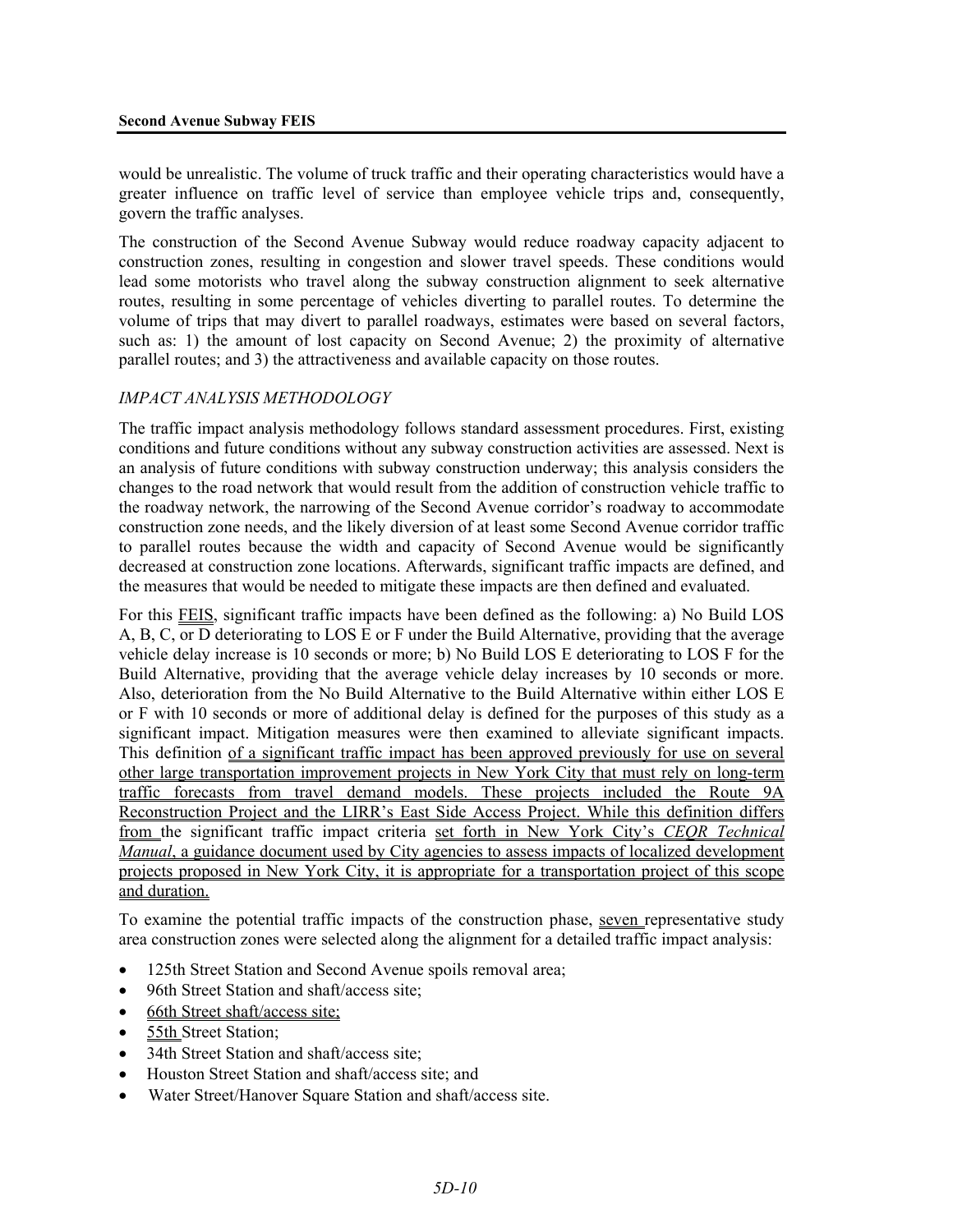Collectively, the six construction zones were selected for analysis since each of these study areas, except for the 55th Street Station location, include both a potential shaft site/spoils removal area and a new subway station. Consequently, construction activities in these areas would result in longer construction durations, a potentially larger construction area, and more trucking activity than the other sites. The 125th, 55th, 34th, and Water Street construction areas were also selected for analysis because access to potential spoils removal areas and/or Harlem River/East River bridge or tunnel crossings are provided within these zones. As a result, these study areas would experience higher truck traffic volumes due to the additional truck trips from other nearby station construction sites that would also pass through these study areas to access the barges or crossings. The individual traffic studies analyze the effect of increased truck traffic, loss of roadway capacity, and assumed traffic diversions in each subarea. The results of these individual construction zone analysis locations were then reviewed and extrapolated to define potential impacts within the East Side as a whole, as well as to determine areawide mitigation needs.

The detailed traffic impact analysis assumes that a percentage of the traffic using the Second Avenue corridor would divert to other parallel routes, such as Lexington Avenue. Such diversions are a routine occurrence in New York City during construction projects—particularly during long-term construction projects—where many drivers voluntarily choose alternative travel routes to avoid congestion-related delays on affected streets. Once construction of the Second Avenue Subway begins, the actual amount of traffic that would divert is very difficult to predict, because it would vary based on the nature, proximity, and capacity of these parallel routes. Generally, drivers can be expected to seek out alternative routes until some degree of equilibrium results between conditions on the diversion routes and the Second Avenue corridor itself. The traffic impact analyses that follow are based on current plans for construction, which assume that three travel lanes would be available for use on Second Avenue at all times. The traffic analysis further assumes a particular level of diversion to alternate routes, and then identifies where significant impacts can be expected and where mitigation is needed.

The traffic mitigation analyses begin with the application of standard low-cost and readily implementable transportation system management (TSM) measures, such as signal phasing and timing changes, lane re-striping, prohibition of curb parking, enforcement of prevailing traffic and parking prohibitions, etc., and then proceed to more intensive measures. At several key locations, narrowing the sidewalks to 5 feet in order to provide a fourth travel lane would be the most beneficial mitigation measure. A 5-foot sidewalk is the typical width of sidewalks adjacent to construction sites in New York City. Figures 5D-2 and 5D-3 present schematic depictions of typical three-lane and four-lane construction zone configurations. (Although an average Second Avenue Subway construction zone would span approximately 5 blocks, the figures show a smaller area to allow for a clearer presentation of details.) A fourth travel lane may not be needed if sufficient traffic diverts to other routes once construction commences. In the end, it will be necessary to develop a comprehensive traffic-monitoring plan as part of the Second Avenue Subway's overall construction traffic management and mitigation plan. This monitoring plan would continuously assess traffic conditions not only along the Second Avenue corridor and in the areas surrounding and approaching each construction zone, but also along parallel routes that may be used by traffic diverting from the Second Avenue corridor. This monitoring program can also be used to inform an Interagency Task Force, consisting of representatives from affected and responsible agencies, whether the traffic management and mitigation plan is working as designed, and whether additional measures need to be employed to minimize traffic impacts in each area and the region as a whole.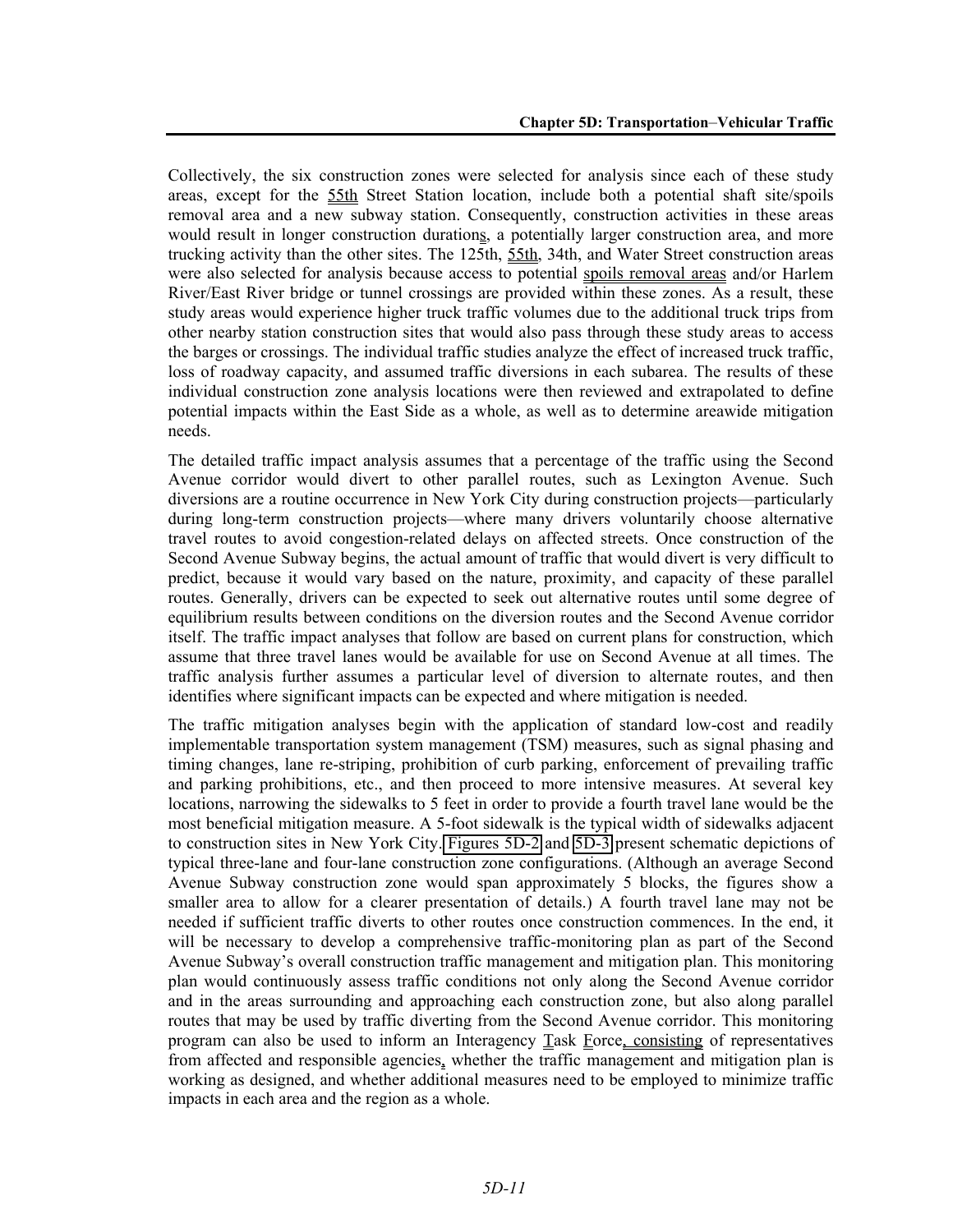#### *RESULTS OF THE ANALYSIS*

As noted previously, the construction of the Second Avenue Subway would reduce roadway capacity at proposed station locations and other construction work zones, divert a percentage of vehicles to parallel roadways, and increase the volume of truck traffic through the East Side of Manhattan. Following is the detailed traffic analysis for each representative study area construction zone. (Please note that these analyses account for traffic levels expected in the area in the future No Build condition, including background growth and traffic added by major development projects.)

In the representative construction zone study areas that follow, it was initially estimated that a total of 15 to 25 percent of the southbound traffic on Second Avenue would divert to alternate routes, such as Park Avenue, Lexington Avenue, and the FDR Drive. Where this initial level of diversion was not sufficient to eliminate traffic impacts on Second Avenue due to reduced roadway capacity at construction zones, a more aggressive traffic diversion plan was considered. This more aggressive plan would divert sufficient additional traffic from Second Avenue to alternate routes, so as to eliminate the identified impacts. This additional diversion could range from 20 to 60 percent of the Second Avenue traffic to alternate routes during the AM and PM peak hours.

While an aggressive diversion plan may be feasible in the construction zone's immediate study area, the adverse impact of this diverted traffic upstream or downstream, especially if a major portion would pass through the East Midtown area, could be significant. Therefore, for the FEIS it was concluded that aggressive traffic diversions that could impact East Midtown would not likely provide an acceptable mitigation measure, which is a change from the SDEIS. Instead, aggressive traffic diversions would only be considered as part of a managed traffic diversion plan developed by NYCT and approved by the Interagency Traffic Management Task Force.

#### *125th Street Station Area*

The 125th Street Station study area would encompass nearly all of the intersections in East Harlem bounded by the Harlem River to the north and east, 124th Street to the south, and Park Avenue to the west. A relatively large study area was selected for analysis to include the intersections through which trucks from the three river crossings (Third Avenue, Willis Avenue, and Triborough Bridges) would pass, as well as covering routes that truck trips would use between the East Harlem and the Upper East Side construction sites and the East River bridges. Along 125th Street, loss of roadway capacity due to station cut-and-cover construction was analyzed, and the reserve capacity along possible east/west diversion routes of 126th and 124th Streets was determined. (As described in Chapter 3, the amount of cut-and-cover construction on 125th Street beginning in Phase 2 of the project has been reduced since the SDEIS was published and a TBM is now proposed for construction west of Park Avenue and east of Third Avenue.) Similarly, intersections along Second Avenue north of 125th Street that would lose capacity during cut-and-cover construction of the possible 129th Street underground train storage tracks were studied, and intersections along Lexington and Park Avenues were analyzed to determine the potential impact of trips that might divert from Second Avenue.

Second Avenue south of 125th Street would experience the highest increment of new truck traffic, approximately 30 to 40 vph in the peak hours. Peak trucking activity in the East Harlem study area would occur during the cut-and-cover excavation of the 125th Street Station, which would generate 12 truck trips in and out during the peak hours. No definitive destination has been determined for the spoils, but in this area, spoils would likely be transported out of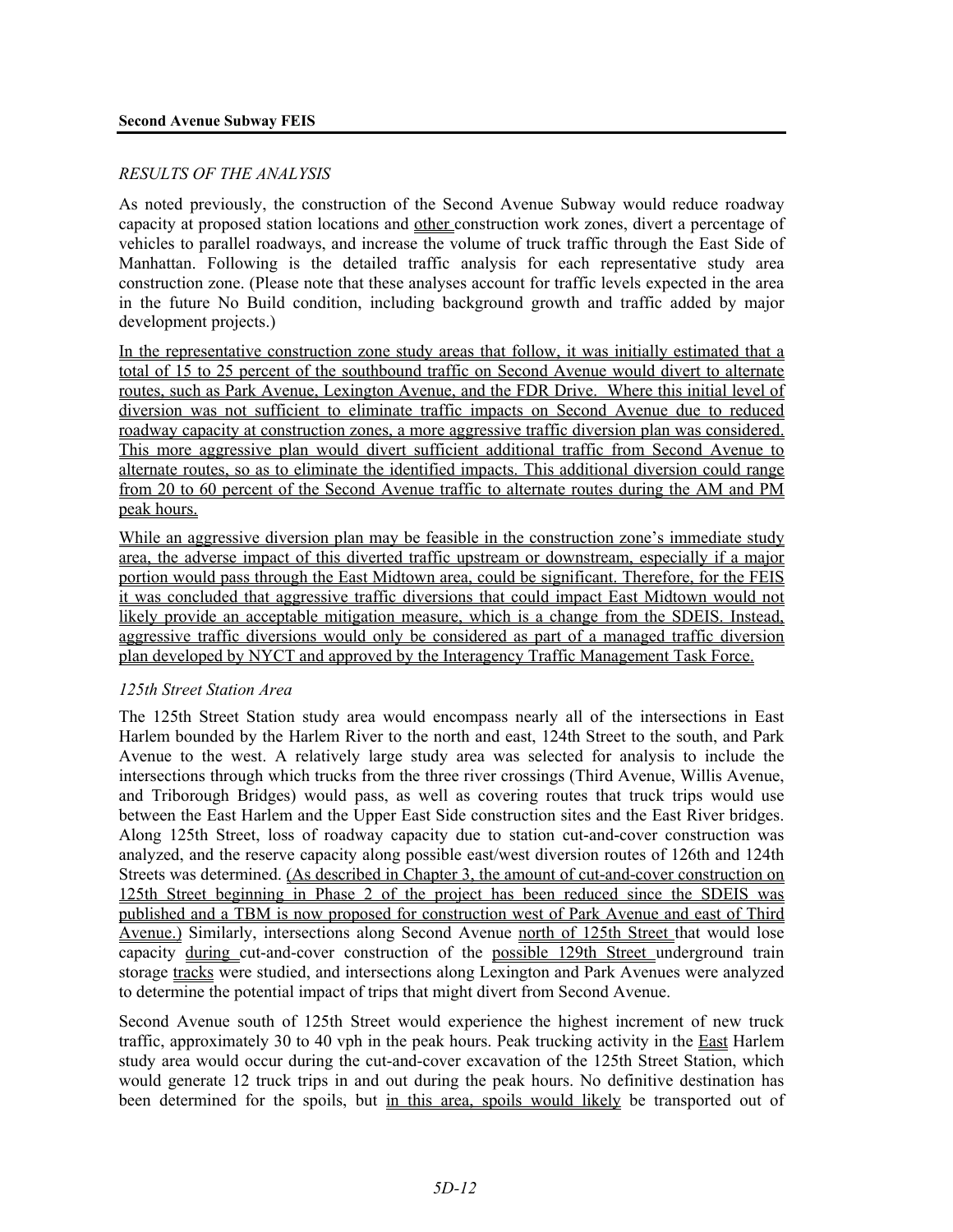Manhattan via the Triborough Bridge or Willis Avenue Bridge. Material delivery trips could arrive from a larger geographical area and, consequently, have been assumed to approach the 125th Street construction site from the north and east via the Triborough and Third Avenue Bridges, from the west via 125th Street, and from the south along First Avenue.

During the excavation of the 125th Street Station, open-cut excavations (12 truck trips per hour per direction per location) could also occur at the 116th Street Station and 106th Street Station construction zones, and mining operations could occur at the 86th and 72nd Street Stations. Mining is a slower excavation procedure and would only generate an average of one truck trip to and from the construction site per hour. These truck trips were also conservatively assigned through the 125th Street study area to the possible East Harlem destinations (Triborough Bridge or Willis Avenue/Third Avenue Bridges). Similarly, material delivery trips to the 116th, 106th, 86th, 72nd, and 66th Street construction sites could pass through the 125th Street study area to access the Triborough or Willis Avenue/Third Avenue Bridges.

It was estimated that 20 percent of the eastbound and westbound traffic on 125th Street between Second Avenue and Madison Avenue (approximately 100 vph per direction) would divert to 126th Street westbound and 124th Street eastbound to avoid the construction zone along 125th Street during the AM and PM peak hours. This would result in a 10 to 20 percent increase in traffic along 124th and 126th Streets.

For southbound Second Avenue traffic, it was estimated that between 5 and 10 percent of Second Avenue traffic might divert to each southbound alternative route, namely, Park Avenue, Lexington Avenue, and the FDR Drive. On average, this would amount to a traffic volume increase of approximately 150 to 175 vph on each roadway.

In the 125th Street Station construction area, 125th Street would be narrowed to one travel lane per direction from Third to Park Avenue to accommodate the construction of the 125th Street Station. Also, Second Avenue between 126th and 127th Streets would be narrowed to three travel lanes southbound and one travel lane northbound in order to accommodate the construction of two underground storage tracks. For each of these construction zones, it was assumed that curbside parking, stopping, and bus stops within the construction areas along Second Avenue and 125th Street would be prohibited during the construction phase. Taxis that currently queue on 125th Street at Park Avenue, near the Metro-North Railroad Harlem-125th Street Station, would therefore have to be relocated temporarily. These prohibitions alone would not prevent southbound Second Avenue or eastbound and westbound 125th Street traffic from deteriorating to unacceptable LOS E and F conditions during the AM and PM peak hours. More detailed level of service summary tables for this location and all other study areas are provided in Appendix D.3, "Supporting Tables and Diagrams for Transportation Analysis."

Significant traffic impacts caused by the roadway narrowing could be fully mitigated with signal timing improvements with two exceptions—impacts at 125th Street intersections at Lexington and Second Avenues.

At Lexington Avenue and 125th Street, traffic impacts could be fully mitigated by adjusting the signal timing and maximizing the available roadway width on 125th Street to provide a 10-foot through lane and a 10-foot right-turn lane eastbound, and a 10-foot through lane and a 10-foot left-turn lane westbound  $(a$  10- to 11-foot through lane is a typical width for a travel lane adjacent to construction in New York City). Alternative measures would include signal timing adjustments in conjunction with providing a 10-foot through lane and a 10-foot left-turn lane for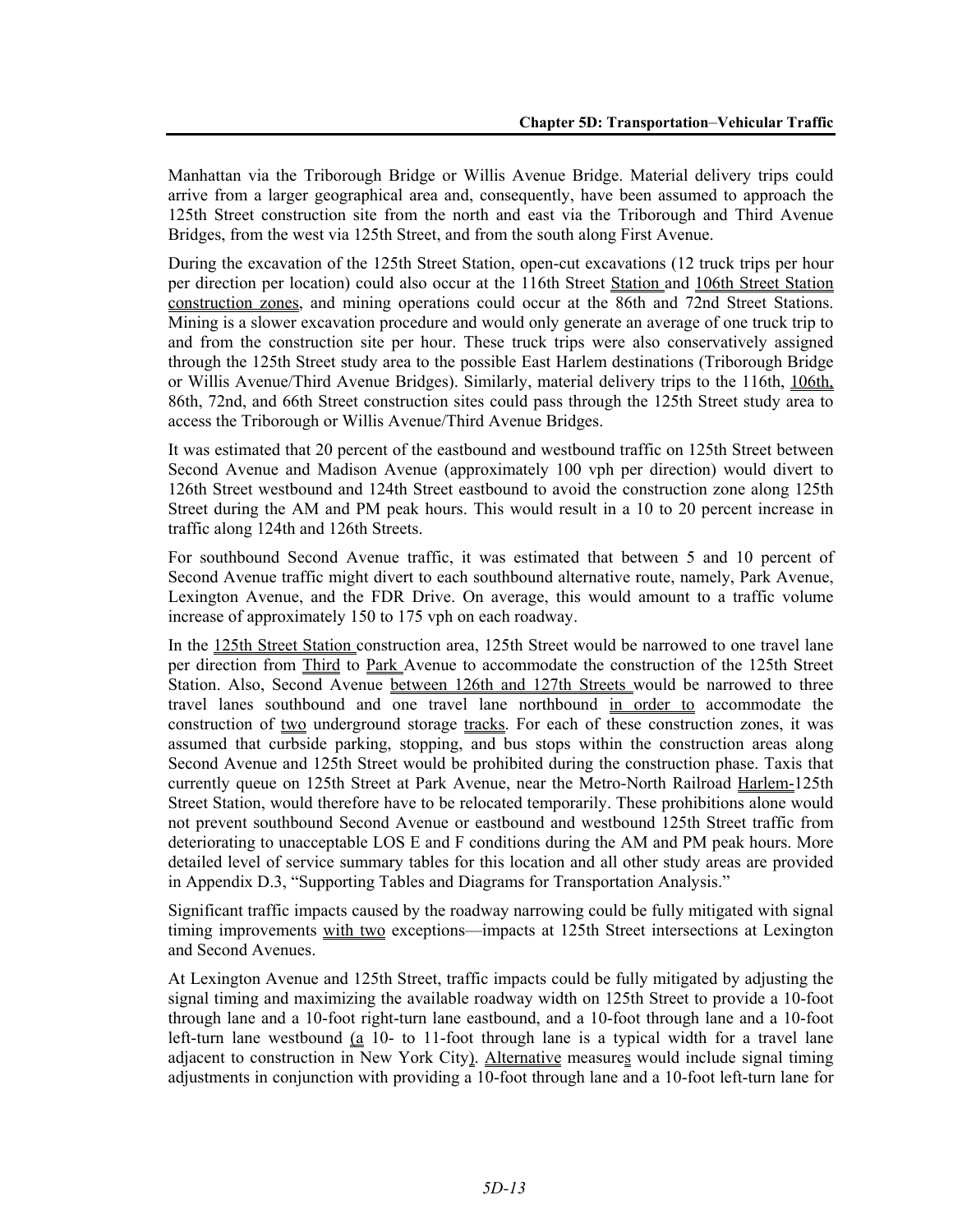the westbound approach and providing a southbound right-turn lane by shifting the Lexington Avenue bus stop from the north side of 125th Street to the south side.

The Second Avenue intersection at 125th Street could be partially mitigated by shifting the bus stop on the eastbound approach to the east side of Second Avenue to provide an exclusive eastbound right-turn lane and by making signal timing adjustments. Full mitigation would require providing a fourth southbound moving lane on Second Avenue by narrowing the sidewalks to 5 feet.

If four travel lanes cannot be provided through the construction zone, then other mitigation would need to be evaluated, including a more aggressive traffic diversion, as part of the traffic management plan that would be developed by NYCT and reviewed, approved, and monitored by the Interagency Traffic Management Task Force. Special consideration would be given to the potential for diverted through traffic to continue southward and impact key intersections downstream.

An aggressive traffic diversion plan was considered at the 125th Street construction zone that could also be applicable to other East Harlem subway stations. This plan would divert an additional 15 to 25 percent of the Second Avenue traffic (about 200 to 300 vph) to alternate routes during the AM and PM peak hours with the objective of fully mitigating traffic impacts on Second Avenue. Initially, it was estimated that a total of 20 to 25 percent of the southbound traffic on Second Avenue would divert to Park Avenue, Lexington Avenue, or the FDR Drive to avoid the construction zones on Second Avenue.

The traffic analyses indicate that Lexington Avenue intersections at 129th, 128th, and 127th Streets and Park Avenue intersections at 126th and 124th Streets would experience significant traffic impacts due to the aggressive diversion of additional southbound traffic from Second Avenue. For the initial diversion estimate, each of these intersections could be mitigated with standard traffic engineering improvements, such as signal timing adjustments and parking restrictions. With the additional traffic diversion, southbound Park and Lexington Avenues would require additional measures to increase their capacity during the AM peak hour. It was determined that all of the additional diverted traffic could be accommodated on Lexington Avenue during the AM and PM peak periods, provided that one lane of curb parking is prohibited on Lexington Avenue between 129th to 127th Streets. This would provide an additional southbound moving lane. The intersection of Second Avenue at 127th Street currently operates with three travel lanes southbound and would continue to operate with three southbound lanes in the construction phase.

In addition, for a short duration, lane capacity across Second Avenue north of 125th Street may be reduced during the cut-and-cover excavation of the storage tracks. Once the excavation is complete and the roadway decking installed, it is anticipated that the number of cross-street travel lanes and ramp lanes to/from the Triborough Bridge would remain the same as existing conditions for the majority of the construction period. Similarly, lane capacity across 125th Street in the station construction area would be reduced for a short duration, but once excavation is complete and the roadway decked over, the north/south avenues are expected to have the same lane capacity as existing conditions for the majority of the construction period.

The effects of diversions from crosstown 125th Street to the nearest east- and westbound streets (124th and 126th Streets) were also analyzed. For the 125th Street construction area, it was estimated that a total of about 20 percent of the eastbound and westbound 125th Street traffic would divert to 124th Street eastbound and 126th Street westbound around the station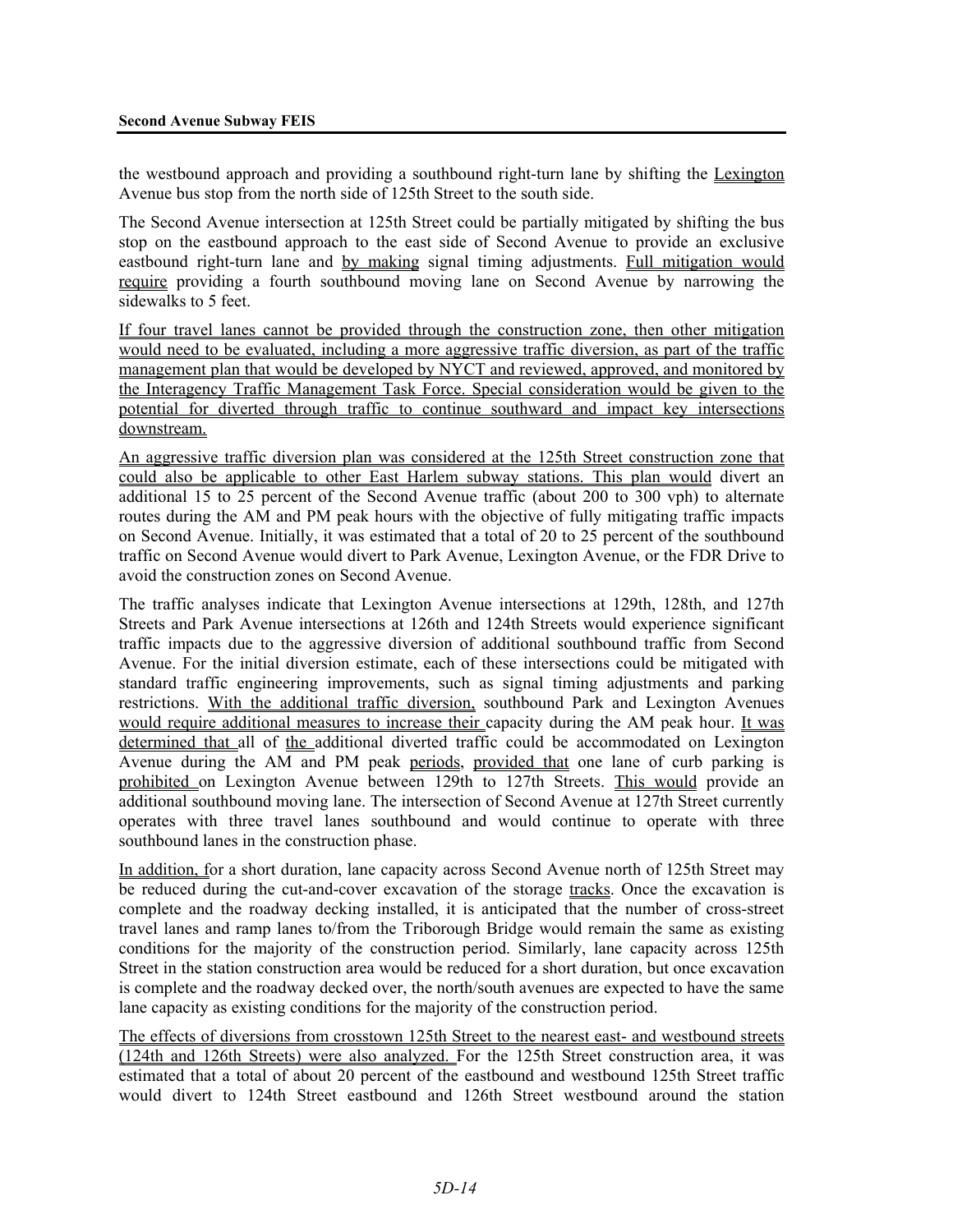construction. The analyses indicated that these diversions would not result in significant adverse traffic impacts at 126th or 124th Street between Second and Park Avenues.

The First Avenue intersection at 125th Street and the Third Avenue intersections between 127th and 124th Streets would not experience significant traffic impacts due to the additional truck trips in the study area.

Although the other East Harlem stations at 116th and 106th Streets were not analyzed quantitatively, it is possible to extrapolate the findings of the detailed analyses of the 96th and 86th Street Stations that follow to these other stations. It appears that Second Avenue traffic at the 116th and 106th Street Stations is most similar to the 96th Street Station and would most likely experience similar traffic impacts during the construction phase and require standard traffic engineering improvement measures, such as signal timing adjustments.

#### *96th Street and Upper East Side Station Areas*

On the Upper East Side, the 96th Street Station area was selected since this area would be both a station construction zone and possible TBM insertion and spoils removal location beginning in Phase 1 of the project. The study area includes Second Avenue from 97th Street to 92nd Street, 96th and 97th Streets at First and Third Avenues, the intersection of Lexington Avenue at 96th Street, and the 86th Street intersections at First, Second, and Third Avenues. This study area was used to analyze the effect of reduced roadway capacity along Second Avenue from 97th to  $\overline{92nd}$ Streets for the 96th Street Station and a potential access shaft, and at 86th Street for station construction at that intersection. The intersections along First and Third Avenues were selected to analyze the effect of additional truck trips, and the Lexington Avenue intersection was selected to determine potential impacts of southbound traffic that might divert from Second Avenue.

Second Avenue in this area could experience a truck volume increase of approximately 40 to 50 vph in the AM and PM peak hours. According to preliminary engineering estimates, open-cut excavations from 95th to 92nd Streets and from 97th to 95th Streets may occur simultaneously and result in 12 truck trips in and out per site per hour. Therefore, this simultaneous excavation condition was conservatively analyzed for the traffic analysis. Spoils truck trips from the 96th Street area have been assumed to go north through East Harlem to the Triborough Bridge or Willis Avenue Bridge.

An estimated 45 material truck trips would be made to each construction site daily. Material delivery trips could arrive at the construction sites from a larger geographical area than the spoils trips and, consequently, could approach the study area from the north via the Triborough Bridge or Third Avenue Bridge and from the south via the Lincoln and Queens-Midtown Tunnels.

Depending on how construction is sequenced, mining operations at the 86th and 72nd Street Stations could occur simultaneously with aspects of the 96th Street Station area construction. These spoils trucks (approximately one truck trip in and out per hour per site) were assigned through the 96th Street Station study area to the three possible northern destinations. Similarly, material delivery trips to the construction sites at 86th, 72nd, and 63rd Streets could originate from the north and pass through the 96th Street study area, and in the opposite direction, material delivery trips to the 125th, 116th, and 106th Street construction sites could originate from the south and pass through the 96th Street study area as well. Therefore, these truck trips were also added to the 96th Street study area network.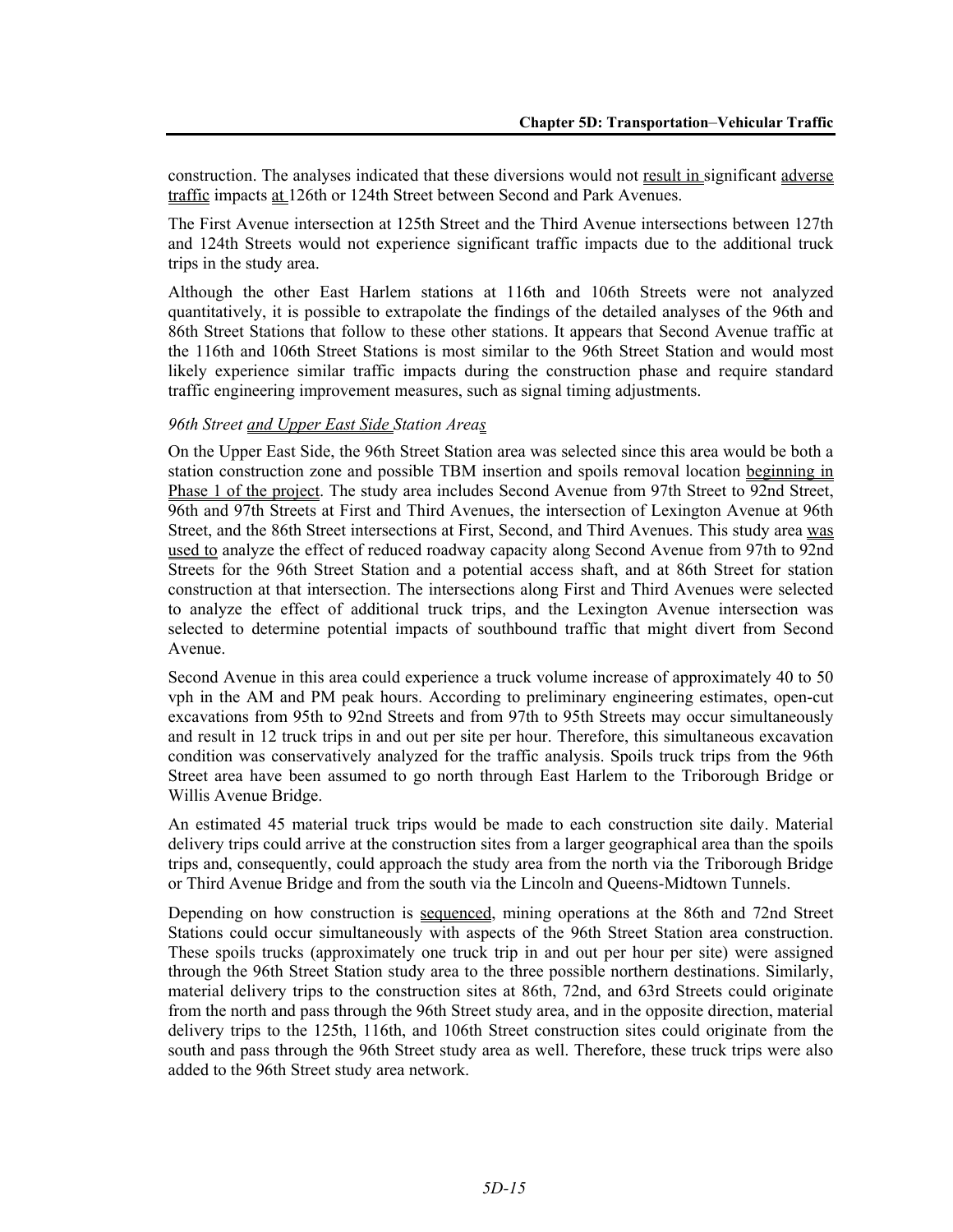Traffic diversion estimates for the 96th Street Station area assumed that 5 to 10 percent of the southbound Second Avenue traffic might divert to each of the three southbound alternative routes, namely, Park Avenue, Lexington Avenue, and the FDR Drive. These diversions would amount to about 100 to 175 vph on each roadway during the AM and PM peak hours.

The narrowing of Second Avenue to three southbound lanes to accommodate the construction of the 96th Street Station, 86th Street Station, and the possible insertion of a TBM at 92nd Street would have significant impacts on southbound traffic during the AM and PM peak hours. It is estimated that the construction zone could extend from 97th to 92nd Streets and from 87th to 83rd Streets on Second Avenue and that curbside parking, stopping, and bus stops within the construction area along Second Avenue would be prohibited during the construction phase. These prohibitions would not prevent southbound traffic from deteriorating to unacceptable LOS E and F conditions at selected intersections during the AM and PM peak hours.

As shown in the tables and diagrams provided in Appendix D.3, these analyses indicate that the construction phase of the Second Avenue Subway in the 96th Street Station area would generate significant traffic impacts, all of which could be fully mitigated using standard traffic engineering improvements.

Most of the significant traffic impacts caused by the narrowing of Second Avenue during the AM and PM peak hours could be fully mitigated with standard signal timing improvements. One exception is the intersection of Second Avenue at 96th Street. At this location, traffic mitigation would include restriping the westbound 96th Street approach to provide a left-turn lane and two through lanes, and the bus stop at the eastbound approach would need to be relocated to the east side of the intersection to provide an exclusive eastbound right-turn lane at the approach. The additional east/west capacity that these improvements provide would allow for green time to be shifted from 96th Street to Second Avenue.

An alternative mitigation measure that would successfully mitigate the traffic impacts would be to provide four southbound through lanes at the 96th Street intersection during the AM and PM peak periods. With this mitigation measure, the construction zone, which would normally encompass half of the Second Avenue roadway width, would be narrowed at 96th Street to ease traffic congestion.

For a short duration, lane capacity across Second Avenue may be reduced during cut-and-cover excavation. Once the excavation is complete and roadway decking installed, the number of cross-street travel lanes is expected to remain the same as existing conditions for the rest of the construction period. Therefore, three travel lanes could be utilized per direction on 96th Street, if needed for mitigation, for the majority of the construction period at this location.

It was estimated that a total of 15 to 20 percent of southbound Second Avenue traffic would divert to Park Avenue, Lexington Avenue, or the FDR Drive to avoid construction zones on Second Avenue. The traffic analyses indicate that the Lexington Avenue intersection at 96th Street would be able to accommodate the diverted southbound traffic.

The First and Third Avenue intersections at 97th, 96th, and 86th Streets were analyzed to determine the possible traffic impacts due to additional truck trips in the study area. Results indicate that the eastbound left-turn movement at First Avenue and 96th Street would deteriorate within LOS F during the PM peak hour and the eastbound left-turn movement at First Avenue and 86th Street would deteriorate from LOS C to E in the AM peak hour. Both of these impacts could be mitigated with signal timing improvements, such as shifting green time from the avenue to the cross street.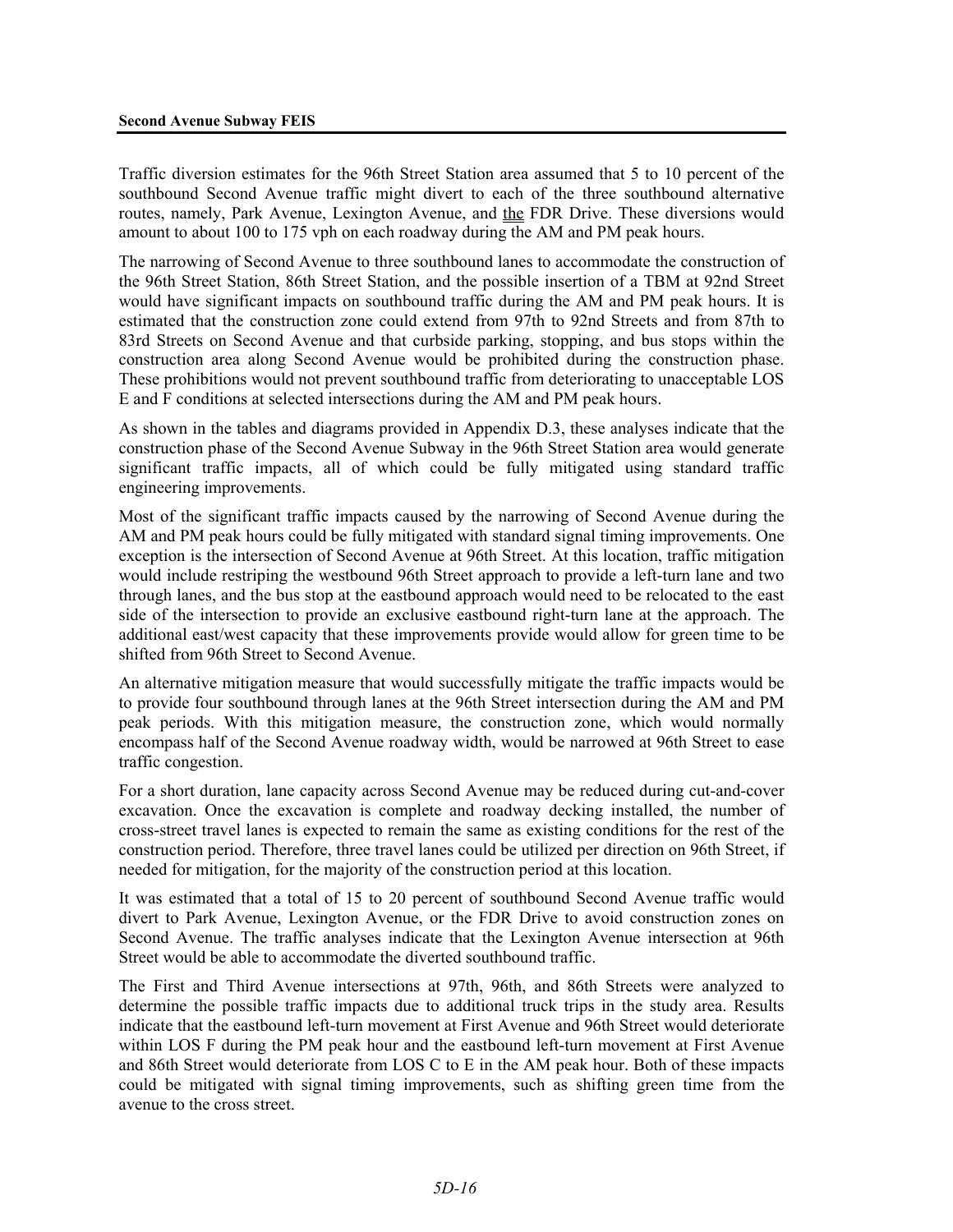Although the other Upper East Side station at 72nd Street was not analyzed quantitatively, it is possible to extrapolate the findings of the detailed analyses of the 96th and 86th Street Stations, which would also be constructed using the mining method. Traffic impacts and potential mitigation measures at the 72nd Street Station during the construction of Phase 1 of the project would likely be most similar to those identified at the 96th and 86th Street Stations. Standard traffic engineering improvements may mitigate most but not all significant traffic impacts at the 72nd Street intersection.

*66th Street Shaft Site*. To construct the connection between the Second Avenue and 63rd Street Lines in Phase 1 of the project, a shaft/access site would be required at the intersection of Second Avenue and 66th Street for  $3\frac{1}{2}$  to 4 years (for more information, see Chapter 3). This would require closing a portion of Second Avenue as well as most of the easternmost end of 66th Street between Second and Third Avenues including the eastbound lane.

On the west side of Second Avenue, 66th Street is wider and allows for two-way traffic that is separated by a raised planted median. During the construction phase, eastbound through traffic access to Second Avenue on 66th Street would be prohibited by the construction area, thereby necessitating that a new U-turn roadway be provided through the center island just before the construction area so that locally destined vehicles could exit and return to Third Avenue. Therefore, all eastbound traffic needing to access this block between Second and Third Avenues would need to enter the block via Third Avenue and U-turn and exit the block at Third Avenue. Since the SDEIS, it has been determined that it is possible to maintain a westbound traffic lane to proceed across Second Avenue and enter the 66th Street block between Second and Third Avenues.

For the SDEIS, traffic impacts at the 66th Street shaft site north of the 57th Street Station were not analyzed quantitatively due to the lack of available existing traffic count data and the inability to perform new traffic counts because of the atypical traffic conditions in this area after September 11, 2001. However, a significant adverse impact on vehicular traffic headed southbound was predicted during construction operations at the 66th Street shaft site**,** based on the analysis in the East Midtown subarea.

For the FEIS, in the area of the 66th Street shaft site, 25 signalized intersections were counted and analyzed north of 59th Street and south of 68th Street to determine the specific project impacts associated with construction activities in this area. Those intersections were along Park, Lexington, Third, Second, First, and York Avenues. It is estimated that volumes of about 315 vph and 355 vph would divert from Second Avenue to other southbound avenues during the AM and PM peak hours, respectively. This diversion would occur in the vicinity of 66th Street during the  $3\frac{1}{2}$  to 4 years of construction.

The analysis concludes that no significant adverse impacts on vehicular traffic would be created north of 63rd Street during construction at the 66th Street shaft site, if a minimum of four travel lanes can be maintained through the construction zone. However, the analysis also demonstrated, because of the presence of the Queensboro Bridge at 59th Street, that the intersection at 59th Street and Second Avenue is critical, and significant adverse impacts on traffic would be created if Second Avenue were narrowed to only four lanes between 63rd and 59th Streets. Therefore, it is necessary to maintain five travel lanes on Second Avenue—clear of any parking, delivery, or bus stop activity within the construction zone—for the four blocks between 63rd and 59th Streets in order to mitigate potential construction-related traffic impacts in this area.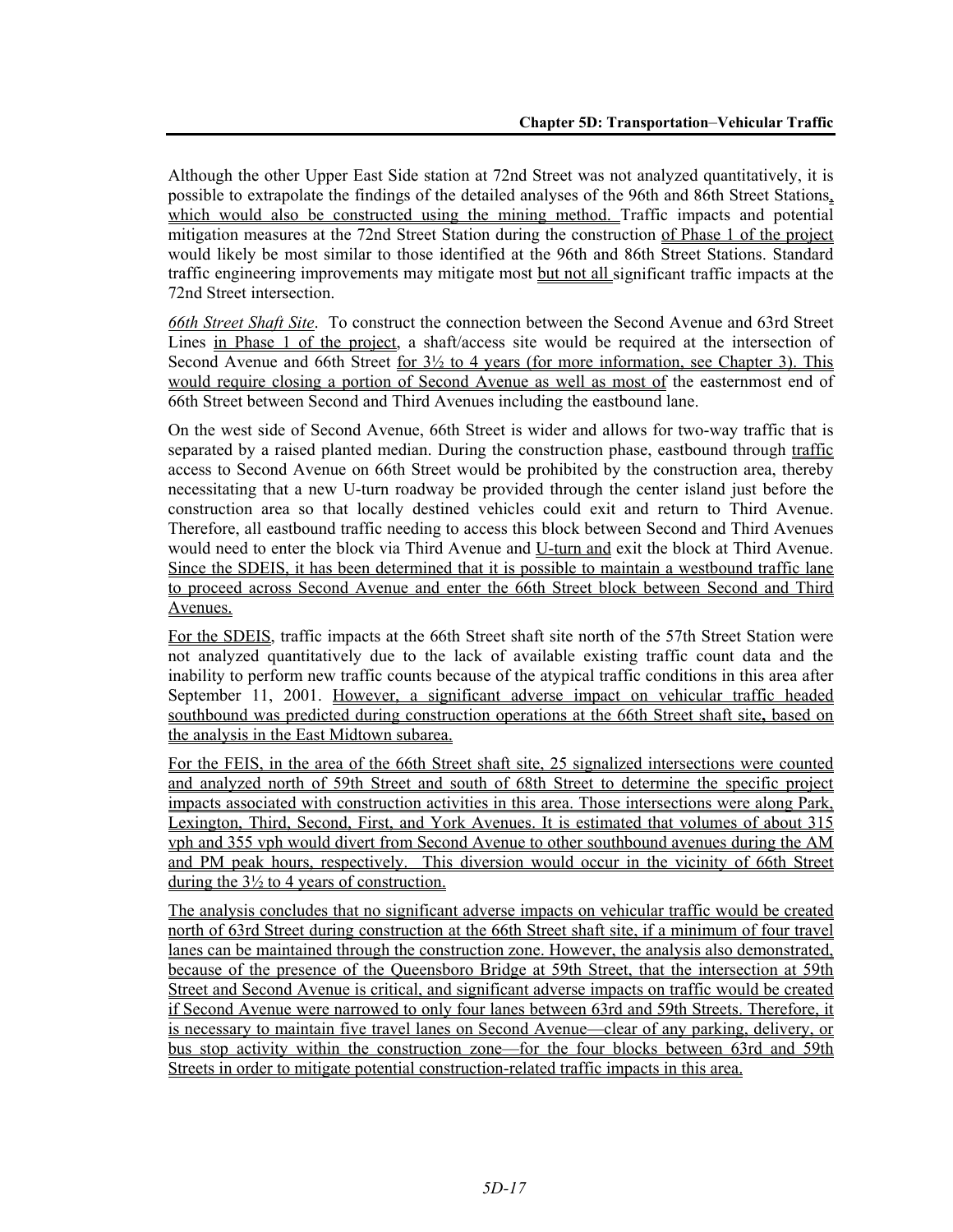#### **Second Avenue Subway FEIS**

#### *55th Street Station Area*

The 55th Street Station study area includes the intersections from 59th Street to 53rd Street on Second Avenue, the 57th and 59th Street intersections along First, Third, and Lexington Avenues, and the Sutton Place at 57th Street intersection. The intersections along Second Avenue were selected to study the effect of reduced roadway capacity along Second Avenue for the 55th Street Station construction zone. The First and Third Avenue intersections were chosen to determine the potential impact of additional truck trips, and the Sutton Place and Lexington Avenue intersections were analyzed to gauge their ability to accommodate southbound trips that might divert from Second Avenue.

Truck traffic volumes along Second Avenue would increase by approximately 15 vph in the peak hours through this study area during Phase 3 of the project. These spoils trips would mostly be transported out of Manhattan via the Queensboro Bridge, the nearest East River crossing to the construction site. As noted previously, material delivery trips could originate from a broader area and could arrive at the 55th Street study area from the north, south, or east via the Queensboro Bridge.

No spoils removal trips from adjacent construction sites were assigned through this study area. The spoils from the northernmost 63rd Street Connector Tunnel in Phase 1 of the project would be removed at 66th Street and trucks would mostly use the Queensboro Bridge to exit Manhattan. The spoils from the next station to the south, 42nd Street, would most likely be assigned to the Queens-Midtown Tunnel during Phase 3 of the project. It is possible that material delivery trips to the 42nd Street Station could originate from the north (possibly from the Queensboro Bridge) and pass through the 55th Street Station study area.

It was estimated that up to 5 percent of Second Avenue's traffic (approximately 165 vph in the AM peak hour and 125 vph in the PM peak hour) might divert to each southbound alternative— Park Avenue, Lexington Avenue, and the FDR Drive. These diversions would result in a 10 percent increase of No Build traffic along Lexington Avenue. Potential diversions to Sutton Place were assumed to be much lower (50 to 75 vph during peak hours, which can be considered a modest increase) since Sutton Place is a two-way street with less capacity, and also ends at 53rd Street.

The narrowing of Second Avenue during Phase 3 of the project to three southbound lanes to accommodate the construction of the 55th Street Station would have significant impacts on southbound traffic during the AM and PM peak hours. It is estimated that the construction zone would extend from 57th to 53rd Streets on Second Avenue and that curbside parking, stopping, and bus stops within the construction area along Second Avenue would be prohibited during the construction phase. These prohibitions alone would not prevent southbound traffic from operating at an unacceptable LOS F between 57th and 53rd Streets in the AM peak hour and at the 57th, 55th, and 54th Street intersections in the PM peak hour. Please see Appendix D.3 for more detailed information.

Most of the AM and PM peak hour significant traffic impacts caused by the narrowing of Second Avenue could be mitigated with signal timing improvements, such as shifting green time from the cross street to Second Avenue. One exception is that parking would need to be prohibited at the westbound approach of 53rd Street to Second Avenue in the AM peak hour to provide an additional travel lane. Another exception is the intersection of 57th Street, which could not be fully mitigated using standard traffic engineering improvements. Providing a fourth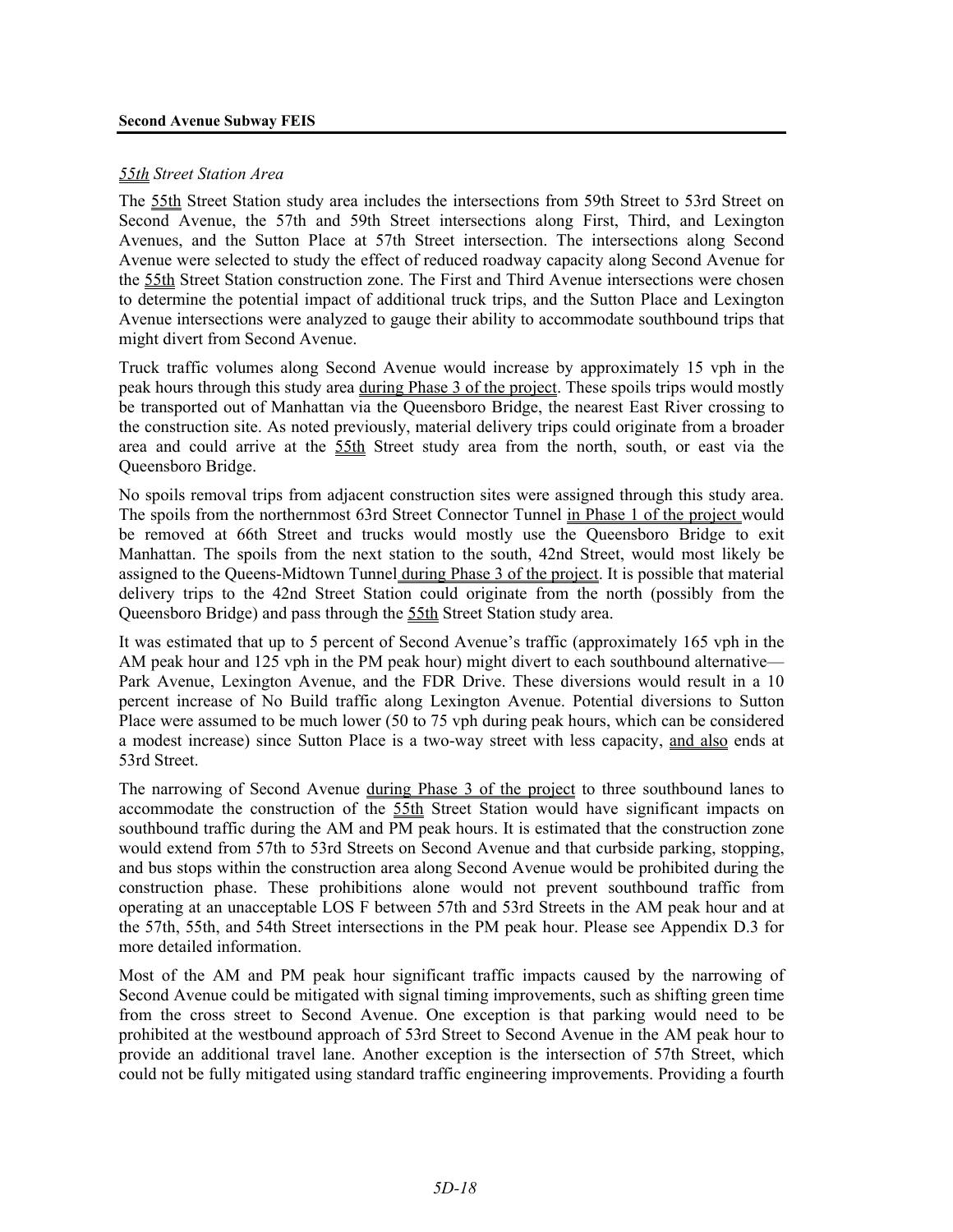southbound moving lane on Second Avenue by narrowing the sidewalks to 5 feet would mitigate the impacts successfully.

If four moving lanes cannot be provided through the construction zone, then other mitigation would need to be developed in this critical area in the East 50s. This would be done as part of the traffic management plan that would be developed by NYCT and reviewed, approved, and monitored by the Interagency Traffic Management Task Force. Special consideration would be given to the potential for diverted traffic to adversely impact key intersections downstream in East Midtown, such as Lexington Avenue and 42nd Street. A more aggressive traffic diversion plan was considered but found not to be practicable at this construction zone for the reasons described below.

A plan to divert an additional 20 to 30 percent of the Second Avenue traffic to alternate routes during the AM and PM peak hours was considered. An analysis at the critical intersection of Lexington Avenue and 59th Street indicated that this intersection could only handle additional diversion volume on southbound Lexington Avenue, provided that the exclusive bus lanes were eliminated, thereby allowing through traffic to use these lanes. This would not be considered desirable mitigation, since it would significantly affect transit riders, motorists, and some local land uses (such as storefront businesses) along an additional corridor beyond Second Avenue.

For a short duration, lane capacity across Second Avenue may be reduced during the cut-andcover excavation. Once the excavation is complete and the roadway decking installed, the number of cross-street travel lanes is expected to remain the same as existing conditions for the remainder of the construction period. Therefore, three travel lanes per direction would be maintained on 57th Street for the majority of the construction period at this station location.

Second Avenue intersections at 59th and 58th Streets are projected to experience an overall intersection level of service improvement in the construction phase. During the construction phase, some traffic would be diverted off of Second Avenue, but the roadway width at these two intersections would not be reduced since they are located north of the construction zone, resulting in improved traffic conditions.

The First and Third Avenue intersections at 57th and 59th Streets would not experience significant traffic impacts during Phase 3 of the project due to the additional truck trips in the study area.

#### *34th Street Station Area and Other East Midtown Station Areas*

The 34th Street study area is slightly larger than the  $55th$  Street area since, in addition to the 34th Street Station, additional spoils removal locations and staging areas may be located at two possible locations in the study area. One potential access site/staging area could be at St. Vartan Park, located on the east side of Second Avenue between 36th and 35th Streets; the other site is the service road area of Kips Bay Plaza between 33rd and 32nd Streets. Therefore, all intersections along Second Avenue from 36th to 30th Streets were analyzed to determine the effect of reduced roadway capacity throughout this potential construction zone. First Avenue intersections at 37th, 35th, 34th, and 30th Streets, and Third Avenue intersections at 34th and 30th Streets were chosen to evaluate the impacts of additional truck trips. The Lexington Avenue intersection at 34th Street was selected to determine the potential impact of southbound trips diverting from Second Avenue.

Truck traffic volumes along Second Avenue through the 34th Street study area would increase by about 30 vph in the peak hours during Phase 3 of the project. All of the spoils truck trips from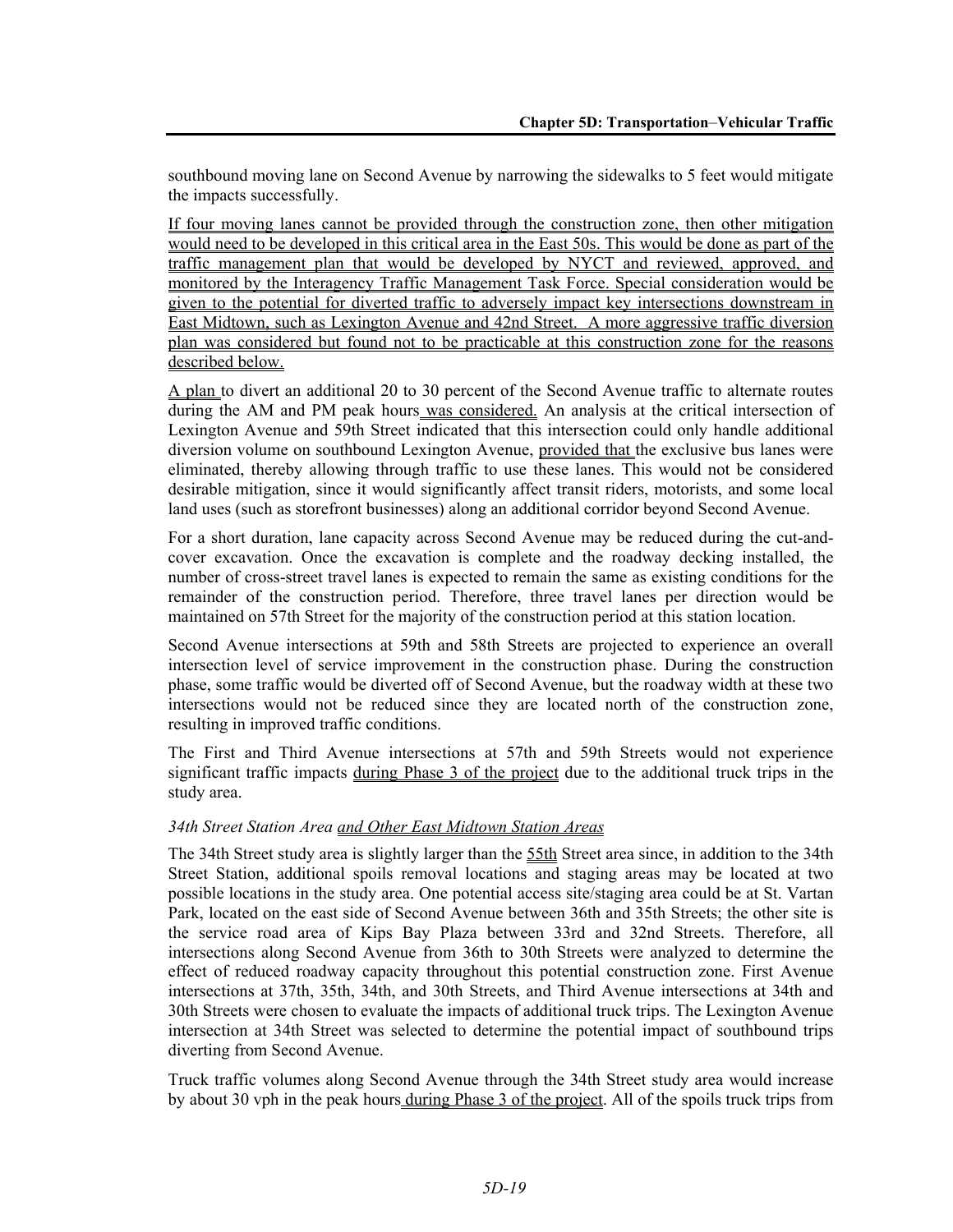the open-cut excavation at the 34th Street Station would most likely be transported out of Manhattan via the Queens-Midtown Tunnel (QMT). Material delivery truck trips to the 34th Street Station could arrive from a broader range of locations; therefore, in addition to the QMT, delivery trips were assumed to arrive from the south via southern Manhattan crossings or from the west via the Lincoln Tunnel.

Spoils removal truck trips from mining operations at the 42nd, 23rd, and 14th Street Stations would most likely travel to/from the QMT as well during Phase 3 of the project, and would pass through the 34th Street study area. Similarly, material delivery trips to/from the 42nd 23rd, and 14th Street Stations and the QMT were assigned through the 34th Street study area.

Potential Second Avenue diversion routes in the 34th Street area include Park Avenue, Lexington Avenue, and the FDR Drive. The initial diversion estimates assumed that up to 5 percent of Second Avenue's traffic (approximately 150 vph in the AM peak hour and 100 vph in the PM peak hour) might divert to each southbound alternative. For Lexington Avenue, which currently processes about 1,300 vph during the peak hours at 34th Street, the diversion would increase No Build traffic volumes by an average of approximately 10 percent. An analysis of the Lexington Avenue intersection at 34th Street indicated that the initial diversion estimates would not cause significant impacts on Lexington Avenue.

The narrowing of Second Avenue to three southbound lanes to accommodate the construction of the 34th Street Station and the possible insertion of a TBM in Second Avenue adjacent to St. Vartan Park and Kips Bay Plaza would have significant impacts on southbound traffic during the AM and PM peak hours. Curbside parking, stopping, and bus stops within the construction area along Second Avenue would be prohibited during the construction phase, but would not be sufficient to prevent southbound traffic from operating at an unacceptable LOS F between 36th and 31st Streets in the AM peak hour and at 34th Street in the PM peak hour. Appendix D.3 provides more detailed information on level of service changes in this area.

This narrowing of Second Avenue would cause significant traffic impacts at several intersections during the AM peak hour, which could not be mitigated with standard traffic engineering improvements. Narrowing the moving lanes to 10 feet and the sidewalks to 5 feet to provide a fourth southbound moving lane on Second Avenue would significantly, but not fully, mitigate the traffic impacts along Second Avenue by itself.

Therefore, significant adverse impacts would not be fully mitigated in the 34th Street area during Phase 3 of the project. Hence, other mitigation would need to be developed in this critical area near the Queens-Midtown Tunnel. This would be done as part of the traffic management plan that would be developed by NYCT and reviewed, approved and monitored by the Interagency Traffic Management Task Force. Special consideration would be given to the potential for diverted through traffic to adversely impact key intersections upstream in East Midtown. A more aggressive traffic diversion plan was considered but would not be practicable at this construction zone for the reasons described below.

A more aggressive diversion plan was evaluated, which would divert an additional 40 to 60 percent of the Second Avenue traffic to alternate routes during the AM and PM peak hours. Southbound Lexington Avenue at 34th Street would operate at an acceptable level of service for this scenario. However, an analysis at the critical intersection of Lexington Avenue and 42nd Street indicated that, if all of this traffic were to be diverted to Lexington Avenue, southbound Lexington Avenue could continue to operate without significant impacts, but would require several improvement measures. Collectively, these measures would likely be undesirable and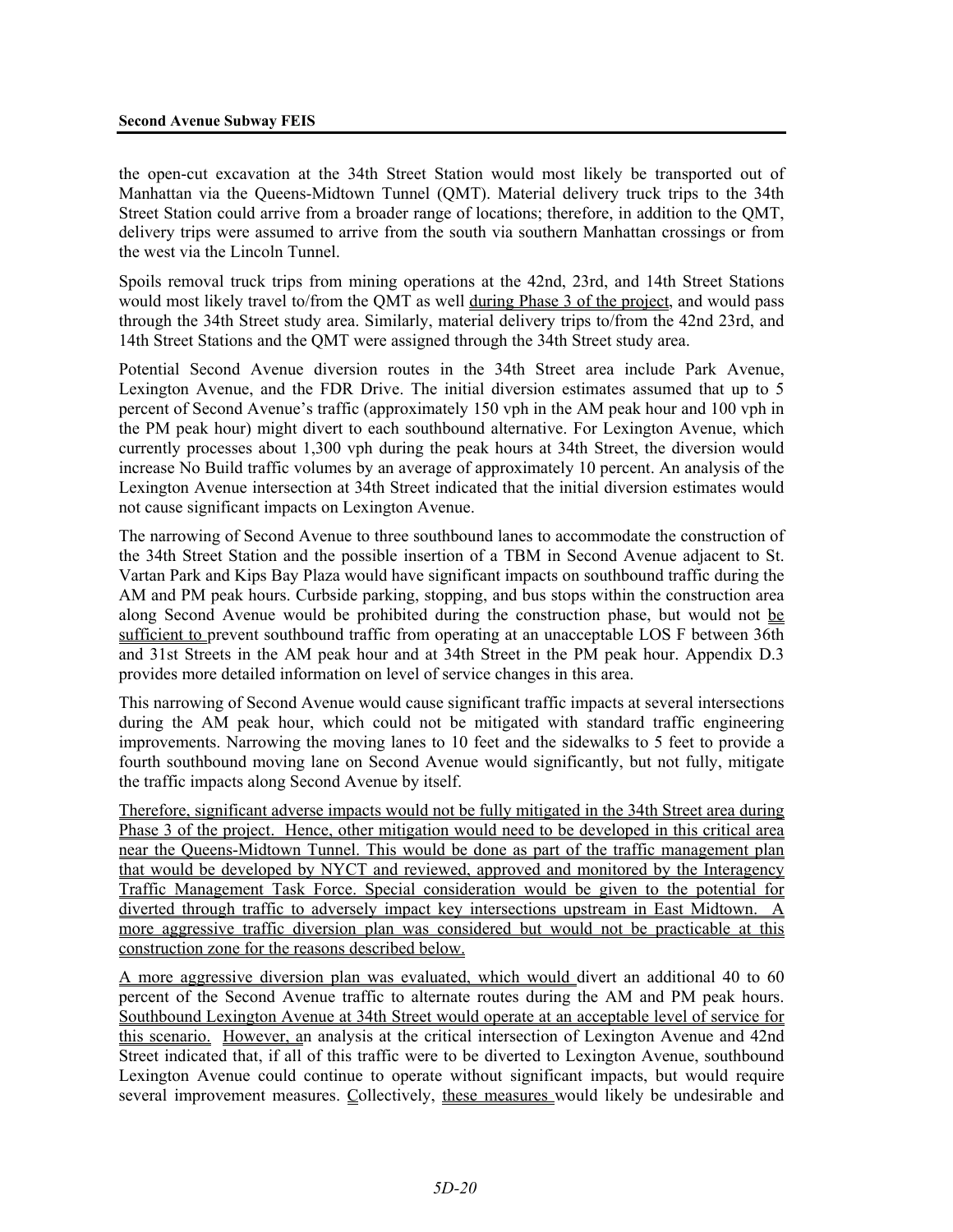unacceptable. First, parking would need to be prohibited and enforced along both the east and west curbs of Lexington Avenue to provide two additional through travel lanes. These lanes would have to be kept clear of stopped vehicles to provide five continuous southbound moving lanes. Currently, the west side of Lexington Avenue is used for taxi and other vehicle loading and unloading activities at Grand Central Terminal; the east side is signed "No Standing Anytime," but vehicles do use this lane for deliveries in the peak periods. Furthermore, in order to shift necessary green time from 42nd Street to Lexington Avenue, the 42nd Street bus lanes would need to be eliminated to provide an additional travel lane in the east and westbound directions. Due to the serious impact on transit riders and on truck loading and unloading, this combination of mitigation measures would not likely be implemented.

This area and the area between 72nd to 57th Streets would be a primary focus of the comprehensive, areawide traffic management and mitigation plan that will be established for the Second Avenue Subway's construction in Phases 1, 2, and 3 of the project. This is because construction activities in these two areas would significantly affect motorists entering and leaving Manhattan via the two major East River crossings, the Queens-Midtown Tunnel and Queensboro Bridge. Any plans developed for the 34th Street tunnel area could result in motorists diverting to the Queensboro Bridge. The overall plan would need to include at least the following core components:

- A traffic monitoring program that ascertains actual traffic conditions throughout the area on primary and secondary detour routes on a real-time basis, so as to minimize traffic impacts, modify traffic improvement measures (such as signal timings), and to regulate the volume of diverting traffic. This program would help inform motorists of traffic conditions on these and alternate routes. To be effective, this "intelligent transportation system" must also be able to direct motorists to optimal routes for their destinations;
- Maintenance and protection of traffic plans would have to be developed to identify appropriate detour routes; these routes would then need to be adequately signed and marked throughout the construction influence area to safely and efficiently guide motorists around the construction zone; and
- Media advisories that continually advise the traveling public of alternate travel modes and that keep travelers well informed about possible closures, delays, and alternative routes. This distribution of public information could be accomplished through regular newspaper and television construction updates, and via variable message sign travel advisories posted along the highways approaching Manhattan, especially at the approaches to the Queens-Midtown Tunnel and Queensboro Bridge.

Delays through the construction areas could be lessened through the implementation of work zone mobility measures, such as 1) stationing traffic enforcement agents to prevent vehicles from blocking intersections; 2) providing on-site tow trucks to immediately remove disabled vehicles within the construction zones; and 3) distributing updated construction, detour, and traffic information to the public via variable message signs. The combination of these traffic improvement measures would not fully mitigate the traffic conditions in the construction traffic influence areas, but would help to alleviate the magnitude of the impacts.

The intersection of Second Avenue and 37th Street would be just north of the construction zone. In this area, the width of Second Avenue would need to be reduced, to allow a gradual reduction in the number of travel lanes north of the construction zone to four lanes at the construction zone. Even with the diversion of some traffic to other routes during the construction phase,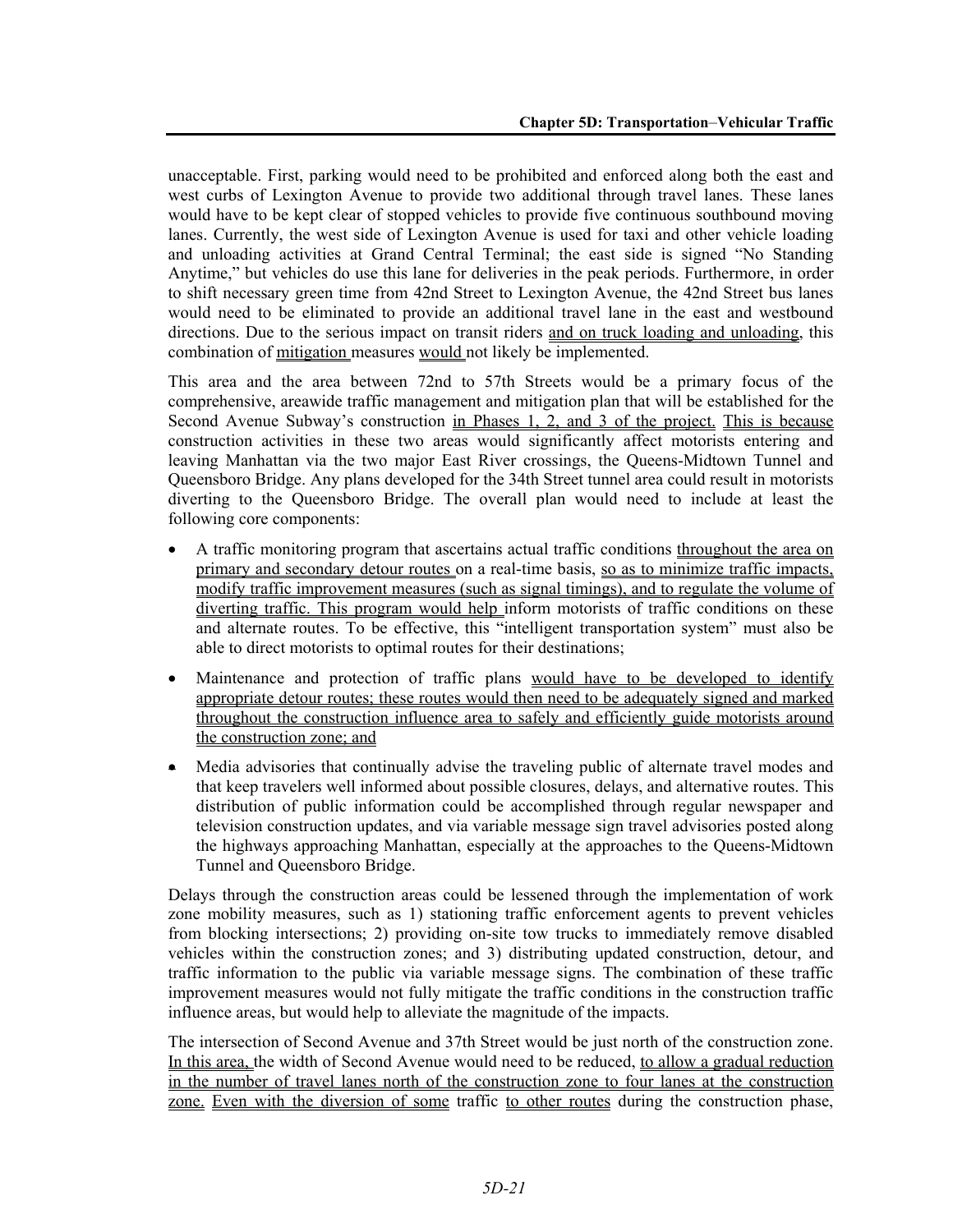traffic congestion and slower speeds would occur as traffic merged into fewer lanes. However, appropriate channelization, signage, and maintenance and operation plans would be developed to reduce congestion, spillback, and poor levels of service.

For a short duration, lane capacity across Second Avenue may be reduced during the cut-andcover excavation. Once the excavation is complete and the roadway decking installed, the number of cross-street travel lanes is expected to remain the same as existing conditions for the remainder of the construction period. Therefore, three travel lanes per direction would be maintained on 34th Street for the majority of the construction period at this station location.

First Avenue intersections at 30th, 34th, and 37th Streets, Third Avenue intersections at 31st and 36th Streets, and the Tunnel Approach Street intersection at 35th Street would not experience significant traffic impacts due to additional truck traffic through these intersections.

Traffic impacts within the 34th Street Station construction area would not differ if the site were to be used exclusively for a lay down area or a tunnel spoils removal location, because regardless of the site's operation, an open cut excavation would still need to occur at this location to construct the 34th Street Station. (As previously described, the peak trucking activity would occur during the cut-and-cover and slurry wall construction phases of the stations.) For analysis purposes, the activities required to construct the station would continue to govern the assumed volume of trucking activity, and would still require the same narrowing of roadway width on Second Avenue. If the station area were used to install a TBM or to remove tunnel spoils, the only difference in traffic impacts would be the length of time that the impacts would occur. If the site were to be used for spoils removal, traffic impacts would occur for an additional 2 to 3 years beyond the normal station construction process.

Although the other East Midtown stations at 42nd, 23rd, and 14th Streets were not analyzed quantitatively, it is possible to extrapolate the findings of the detailed analyses of the 55th and 34th Street Stations to these other stations. Traffic impacts during Phase 3 of the project at the 42nd Street Station would appear to be similar to those expected at the 34th Street Station. Southbound Second Avenue at 42nd Street may require a narrower construction zone to provide an additional through lane of capacity on Second Avenue. Similar to the AM peak period condition at 34th Street, other critical intersections may also need an extra lane of capacity; otherwise additional mitigation may be needed.

Significant traffic impacts could be expected at the 23rd and 14th Street Stations during Phase 3 of the project and standard traffic engineering mitigation measures, such as signal timing adjustments, reconfiguration of lane assignments, or parking prohibitions, could probably be successfully employed at most of the significantly impacted intersections. At the Second Avenue intersections of 23rd and 14th Streets, four southbound travel lanes may be needed, as per the analysis findings at 55th and 34th Streets.

#### *Houston Street and Other East Village/Lower East Side/Chinatown Station Areas*

The area between approximately  $4th$  and Houston Streets would be a station construction zone and could also be used for insertion or removal of a TBM and for the removal of spoils during Phase 3 of the project. In Phase 4 of the project, the intersection of Chrystie and Houston Streets could be used for TBM removal only. The study area includes the intersections from 6th Street to Houston Street on Second Avenue, the Houston Street intersections at the Bowery, Forsyth Street, and Allen Street/First Avenue, and the Delancey Street intersections at Chrystie Street and Allen Street. The intersections along Second Avenue were selected to study the effect of reduced roadway capacity along Second Avenue; the other Houston and Delancey Street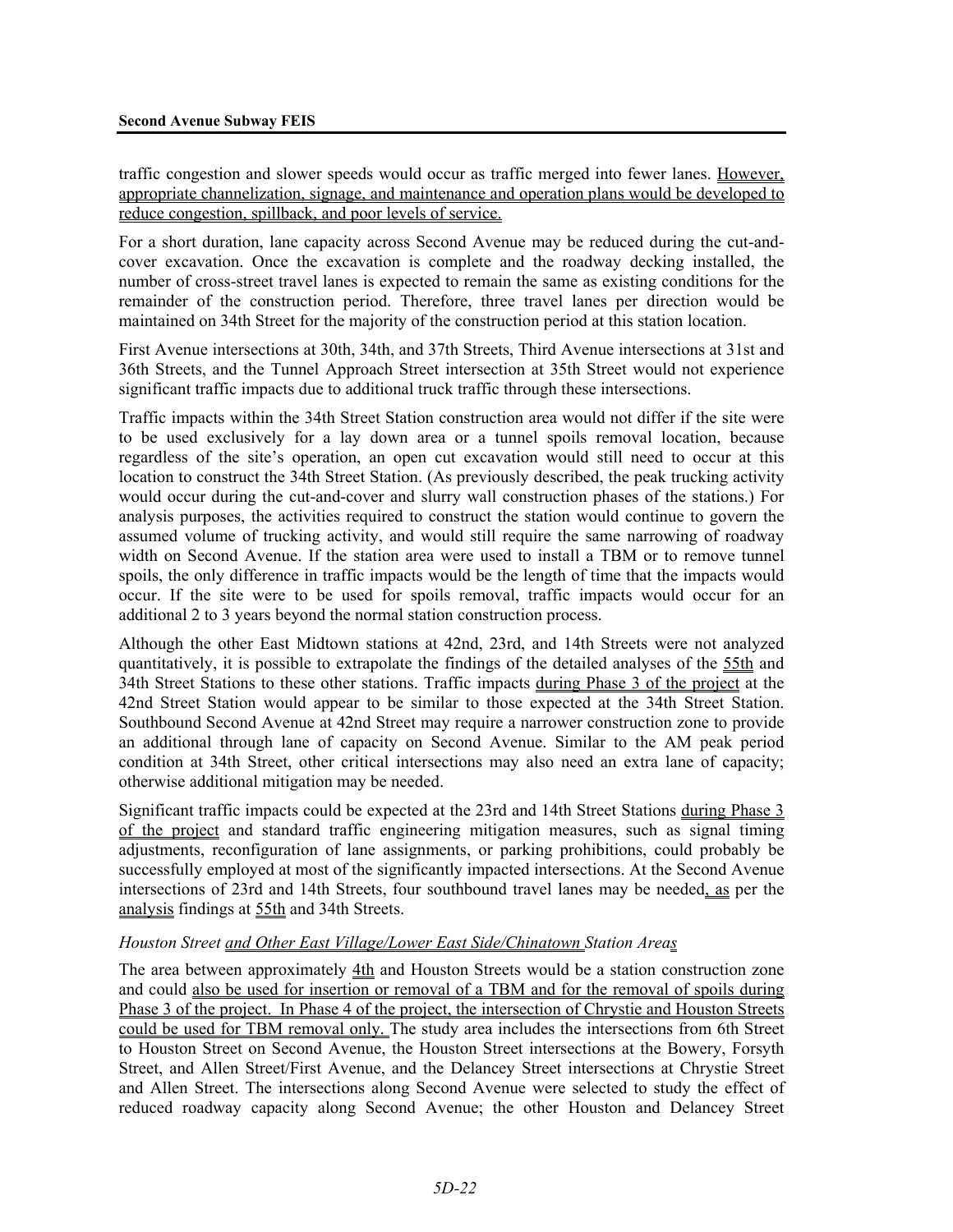intersections were selected to determine the potential impact of additional truck trips in the study area, and the Bowery/Houston Street intersection was analyzed to gauge its ability to accommodate southbound trips that might divert from Second Avenue.

It is estimated that truck traffic volumes would increase by approximately 20 to 30 vph along Second Avenue during the peak periods. No definitive spoils destination has been determined for the Houston Street Station area, but the Holland Tunnel and Williamsburg Bridge are the closest Manhattan crossings to the Houston Street Station and the ones most likely to be used as truck routes out of Manhattan. Material delivery trips could arrive from a broader range of locations; consequently, in addition to the Williamsburg Bridge and Holland Tunnel origins, deliveries could also arrive from the north via the Queens-Midtown Tunnel or Lincoln Tunnel.

Spoils removal truck trips from other station construction sites would most likely not travel through the Houston Street study area. The spoils from the station to the north (14th Street) would most likely be transported to the Queens-Midtown Tunnel, and spoils from the station to the south (Grand Street) would most likely go to the Manhattan Bridge or Holland Tunnel and not through the Second Avenue/Houston Street area.

Second Avenue diversion routes through the Lower East Side include the Bowery to the west and the north/south Avenues A through D to the east. It was estimated that 10 percent of the southbound traffic (approximately 120 vph for the AM and PM peak hours) would divert to the Bowery and 5 percent (about 60 vph per peak hour) to the avenues to the east. The Bowery is a two-way avenue that provides two travel lanes per direction. Existing southbound traffic volumes on the Bowery range between 650 and 850 vph during the peak hours.

Traffic analyses of the above-mentioned locations indicate that the construction phase of the Second Avenue Subway would generate some significant traffic impacts that could generally be fully mitigated. (Please see Appendix D.3 for more detailed information.) However, an impact at the intersection of Second Avenue/Chrystie Street and Houston Street may only be partially mitigated using standard traffic engineering improvements.

The narrowing of Second Avenue to three southbound lanes to accommodate the construction of the Houston Street Station and the possible insertion or removal of a TBM would have significant impacts on southbound traffic during the AM and PM peak hours. Curbside parking, stopping, and bus stops within the construction area along Second Avenue and Chrystie Street would be prohibited during the construction phase to help maximize capacity along Second Avenue, but these measures alone would not prevent traffic from operating at an unacceptable level of service at the Houston Street intersection.

North of Houston Street, Second Avenue currently provides three through travel lanes, a parking lane on the east and west curbs, and an exclusive bike lane adjacent to the eastern parking lane. Even with narrowing the roadway for the construction zone, the three southbound travel lanes could be maintained at the expense of curbside parking and the bike lane. Since the effective number of lanes through the construction zone would remain unchanged from 4th to 1st Street**s**, significant impacts would not be expected. At some intersections, such as Second Avenue at 3rd and 2nd Streets, the overall level of service during construction may improve from No Build conditions due to the removal of bus stops and curbside parking activities. Bicyclists through the construction zone would lose their exclusive bike lane and be required to share the roadway with vehicular traffic.

Similarly, south of Houston Street, Chrystie Street currently provides two travel lanes per direction and curbside parking on both sides of the street. The Chrystie Street construction zone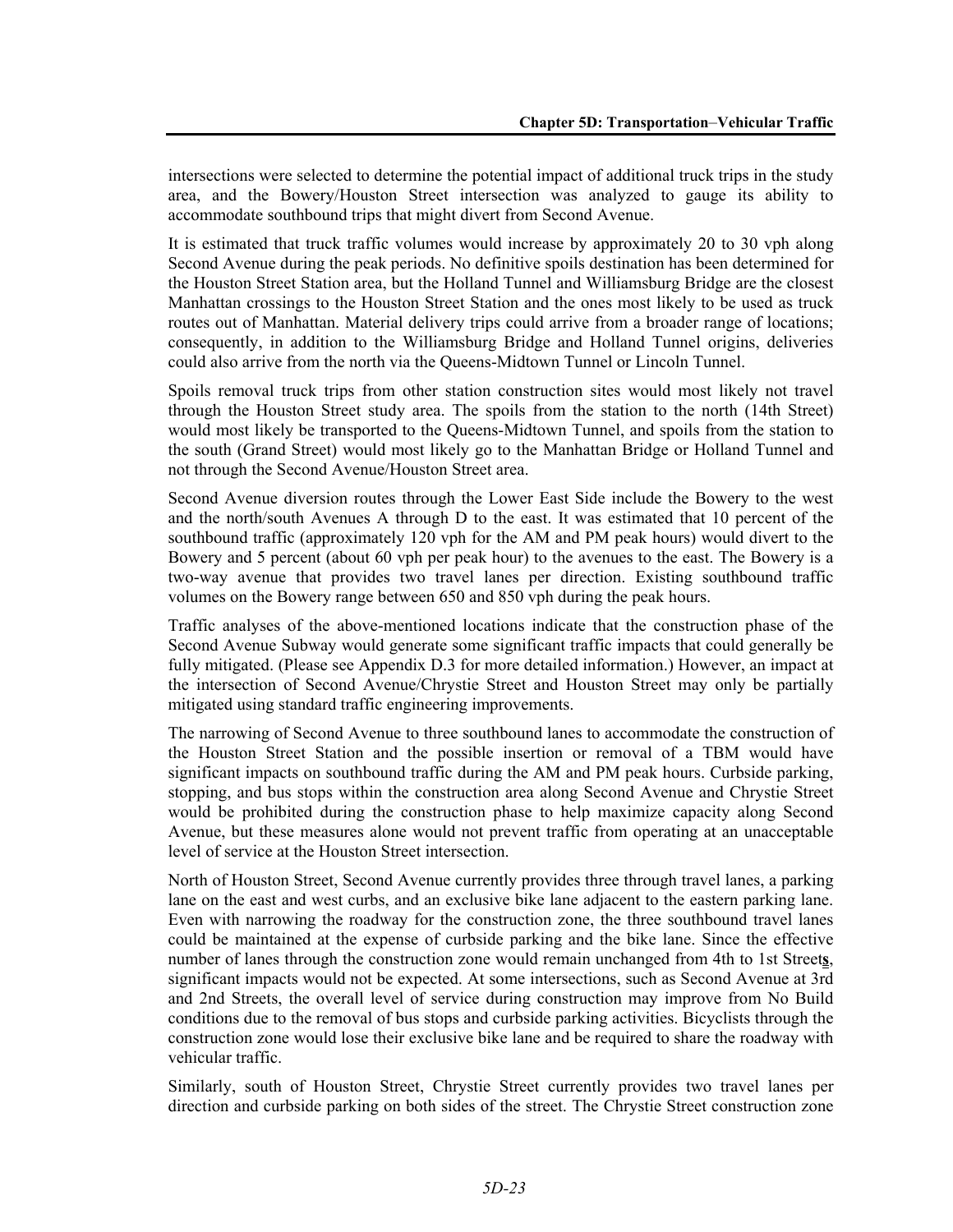at the proposed Houston Street Station would eliminate curbside parking and provide two northbound lanes and only one southbound lane. Since the number of northbound lanes would not change during the construction phase, significant traffic impacts would not be expected at this approach.

The Second Avenue intersection at Chrystie Street/Houston Street would deteriorate to an overall intersection LOS E and F during the AM and PM peak hours, respectively. The southbound right-turn movement would deteriorate from LOS D to F in the AM peak hour, and all southbound movements would worsen to LOS F in the PM peak hour. This critical location could only be partially mitigated in the PM peak hour with standard traffic engineering improvements such as "daylighting" the eastbound approach (i.e., prohibiting parking at the approach) to provide an exclusive right-turn lane, thereby increasing capacity so that green time could be shifted to southbound Second Avenue. Providing a fourth southbound lane on Second Avenue by narrowing the sidewalks was investigated and could successfully mitigate traffic impacts.

If four travel lanes cannot be provided through the construction zone, then other mitigation measures would need to be evaluated, including a more aggressive traffic diversion, as part of the traffic management plan that would be developed by NYCT and reviewed, approved, and monitored by the Interagency Traffic Management Task Force.

A more aggressive traffic diversion plan was evaluated, which would divert an additional 35 percent of the Second Avenue traffic to alternate routes during the PM peak hours. If all the additional traffic were to be diverted to the Bowery, southbound Bowery at Second Avenue would require curbside truck loading and unloading activities to be prohibited along the west curb during the PM peak period in order to provide an additional travel lane.

For a short duration, lane capacity across Second Avenue may be reduced during cut-and-cover excavation. Once excavation is complete and roadway decking installed, the number of crossstreet travel lanes is expected to remain the same as existing conditions for the remainder of the construction period. Therefore, the number of travel lanes per direction would be maintained on Houston Street for the majority of the construction period at this location.

Traffic analyses, which assumed the aggressive East Village traffic diversion plan, indicate that the additional southbound traffic on Bowery would deteriorate the shared southbound through/right-turn movement at the intersection with Houston Street from LOS C to E in the PM peak hour. Standard signal timing improvements could mitigate this impact. The traffic analyses also determined that the additional truck trips to and from the construction site and the Williamsburg Bridge and Holland Tunnel would not significantly impact traffic conditions through the analysis intersections.

Similar to the 34th Street Station construction zone, traffic impacts at the Houston Street Station area would not differ if the TBM were to be inserted or removed or if spoils were to be extracted at this location. In all cases, the initial open cut excavation would be required, which governs the volume of truck traffic and requires half of the Second Avenue roadway width during construction. The only difference is that the duration of construction activities in the Houston Street Station area would be 2 to 3 years longer than if only a station were constructed at this location.

Although the other Lower East Side stations at Grand Street and Chatham Square were not analyzed quantitatively, it is possible to extrapolate the findings of the detailed analyses of the Houston Street Station to these other stations.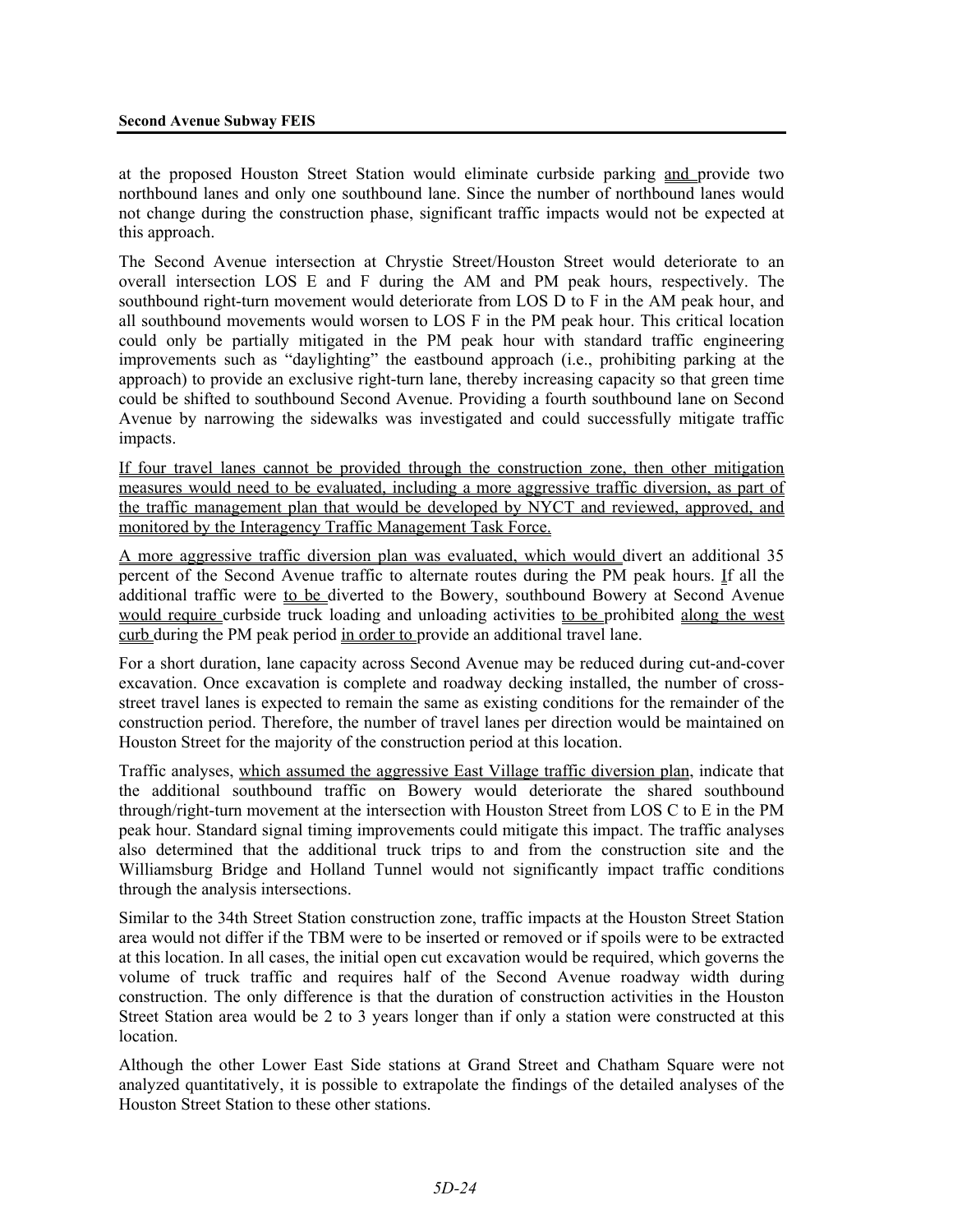At the Grand Street Station, cut-and-cover construction is required between approximately Delancey and Hester Streets. In this area, roadway closings similar to those described above for Houston Street would be required during Phase 4 of the project. In addition, some of the Grand Street roadway between Chrystie and Forsyth Streets would be affected by construction of a new station entrance there. With this construction, significant impacts could be expected along the construction zone on Chrystie Street. At the minor cross-street intersections, these impacts could potentially be mitigated using standard traffic engineering improvements. At the major cross streets, such as Delancey Street, significant traffic impacts may require provision of an additional travel lane through the construction zone. If an additional moving lane cannot be provided through the construction zone, then other mitigation measures would need to be evaluated. This would include a more aggressive traffic diversion, as part of the traffic management plan that would be developed by NYCT and reviewed, approved, and monitored by the Interagency Traffic Management Task Force.

Traffic impacts and possible mitigation measures at the Chatham Square Station during Phase 4 of the project would be most similar to those at the Houston Street Station. Standard traffic mitigation measures would most likely be needed at the East Broadway intersection with Worth Street.

#### *Hanover Square Station Area and Other Lower Manhattan Construction Areas*

In Lower Manhattan, the Hanover Square Station area was selected for analysis since it would be a station construction zone and could also serve as a potential TBM insertion and spoils removal location. The traffic study area for this construction zone encompasses Water Street intersections from Maiden Lane to Whitehall Street, South Street intersections at Old Slip, Gouverneur Lane and Wall Street, and Pearl Street intersections at Maiden Lane, Pine Street, and Wall Street. The Water Street intersections were selected to study the effect of reduced roadway capacity along Water Street adjacent to the Hanover Square Station construction zone. The South Street and Pearl Street intersections were selected for analysis to determine the effect of possible traffic diversions and additional truck traffic through the Lower Manhattan study area.

During Phase 4 of the project, Water and South Streets could experience an average estimated increase of truck traffic of 15 to 30 vph per direction during the AM and PM peak hours. One component of this truck volume is spoils removal from the Hanover Square Station open-cut excavation, which could potentially be transported to a barge site at Pier 6. In this case, the trucks would loop eastbound on Gouverneur Lane to South Street and then westbound on Old Slip to Water Street. On South Street, the trucks would proceed southbound to Whitehall Street, where they could turn left across the FDR Drive to the northbound side of Water Street and Pier 6. In addition to spoils removal, material delivery truck trips to the Hanover Square Station site could approach the study area from the Brooklyn-Battery Tunnel via South Street or from the north via Water or South Streets.

Spoils and material delivery trips to the nearby Seaport Station at Water Street and Peck Slip would also pass through the Hanover Square traffic analysis study area during Phase 4 of the project. Therefore, truck trips to and from the Seaport Station were added to the traffic analysis locations cited above. Spoils from the Seaport Station would be transported to Pier 6 along South Street, and material delivery trips to the Seaport Station from the Brooklyn-Battery Tunnel would travel along South Street. No spoils or material delivery trips would be expected in the study area from the Chatham Square Station during the Hanover Square Station construction since the two stations would not be constructed simultaneously.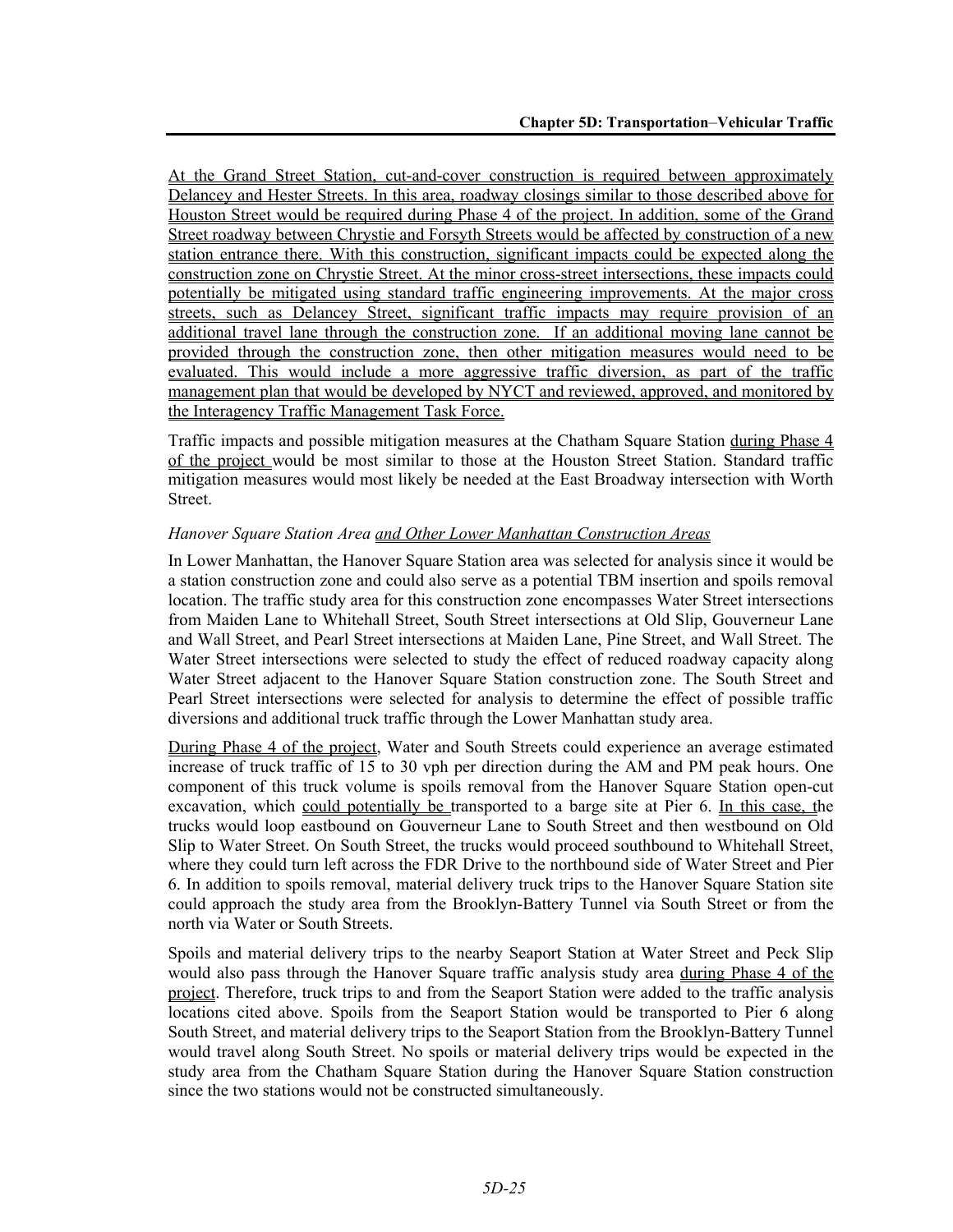Some background traffic on Water Street can be expected to divert off of Water Street in expectation of delays at the Hanover Square Station construction area. The primary diversion route from Water Street in Lower Manhattan is South Street, which has one travel lane northbound and southbound. An estimated 10 percent of the north and southbound traffic from Water Street might divert to South Street to avoid the Water Street construction zone. South Street currently carries 200 to 400 vph per hour per direction during the AM and PM peak hours, and the diversion would increase these volumes by approximately 50 vph per direction.

Narrowing Water Street to one lane per direction between Maiden Lane and Whitehall Street to accommodate construction of the Hanover Square Station and the possible insertion of a TBM would have significant impacts on northbound and southbound traffic as shown in the tables and figures provided in Appendix D.3. Curbside parking, bus stops, and stopping to pick up and drop off passengers within the construction area along Water Street would be prohibited during the construction phase in order to minimize traffic impacts, but these measures would not completely prevent traffic from operating at an unacceptable level of service.

Overall intersection LOS F conditions would be expected at the intersections of Water Street at Pine Street, Wall Street, Old Slip, and Broad Street during the AM peak hour. At each of these locations, the northbound and/or southbound approaches would deteriorate to LOS F conditions. The intersection of Water Street and Maiden Lane would deteriorate to an unacceptable LOS E in the AM peak hour, and the northbound approach would operate at LOS F. At the intersection of Water and Whitehall Streets, the intersection would deteriorate to LOS D in the AM peak hour and the eastbound left-turn movement would deteriorate to LOS F due to the narrowing of Water Street.

In the PM peak hour, traffic impacts would be less severe as only the intersection of Water Street and Broad Street would deteriorate to an overall LOS E condition, as the northbound and southbound approaches would be operating at LOS F. At Water Street and Wall Street, the southbound approach would deteriorate to a LOS E in the PM peak hour and the eastbound leftturn movement at Water and Whitehall Streets would worsen to an unacceptable LOS E.

These significant impacts could be successfully mitigated with the implementation of standard signal timing adjustments or other readily implementable capacity improvements, such as lane reconfigurations or peak period parking prohibitions. The analyses indicate the significantly impacted intersection of Water and Broad Streets could be mitigated by reallocating the available 30 feet of roadway width from one shared left-/through/right-turn lane in each direction to one 10-foot shared through/right-turn lane and one 10-foot left-turn lane in each direction, plus signal timing adjustments. The left-turn lanes would use the middle 10 feet of available roadway width and be located directly opposite each other at the intersection.

An alternative measure for this intersection would be to prohibit parking on the eastbound and westbound approaches to widen the two westbound travel lanes and to provide a second lane on the eastbound approach to increase capacity eastbound and westbound and shift green time to the northbound and southbound approaches.

Similar mitigation strategies could be utilized at the intersection of Water Street and Maiden Lane. The only difference from the Broad Street intersection is that the 30-foot Water Street roadway width would be marked to provide two 10-foot northbound lanes and one 10-foot southbound lane.

An estimated total of 10 percent of the northbound and southbound traffic on Water Street would divert to South Street around the construction zone. Traffic analyses indicate that South Street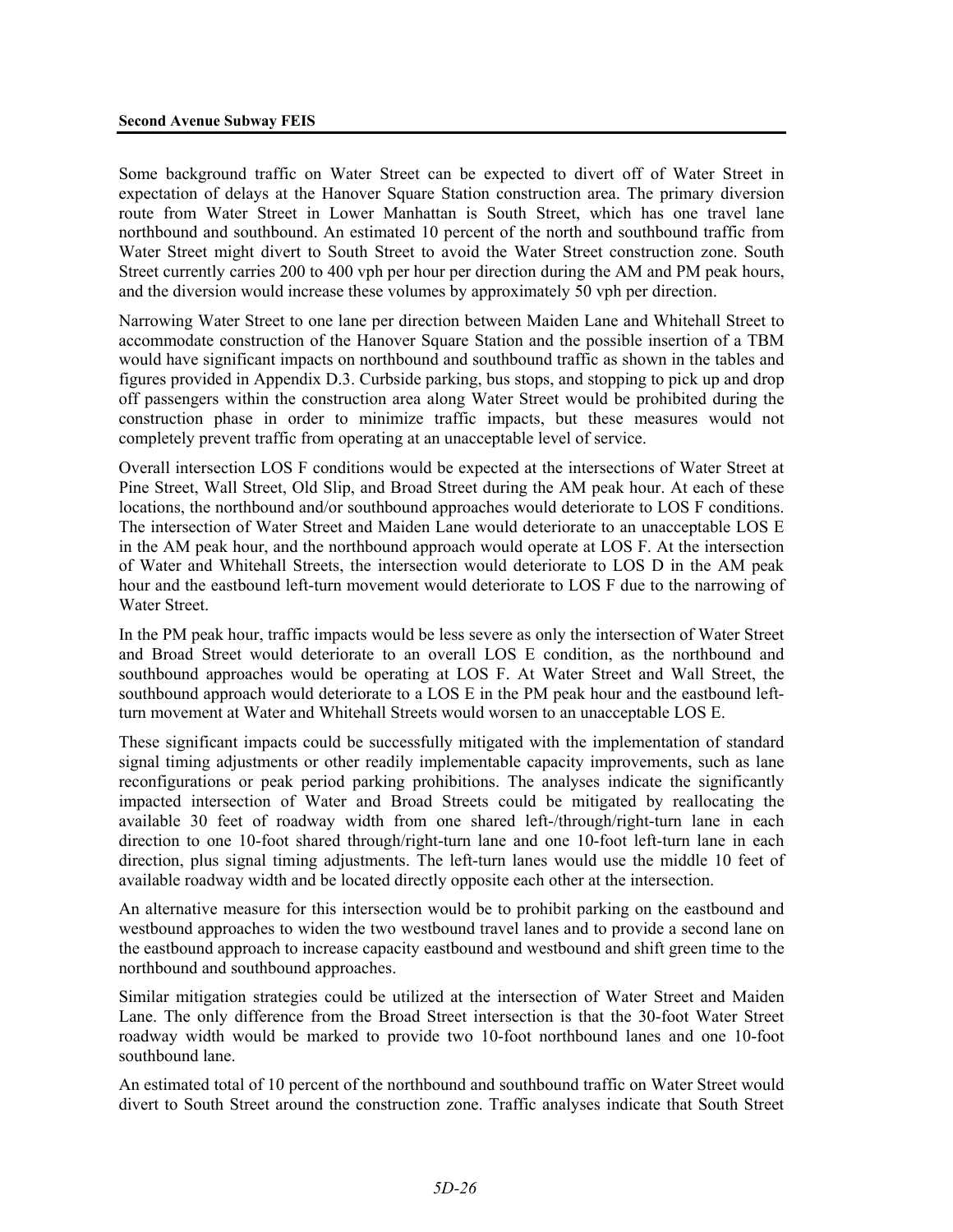would continue to operate at an acceptable level of service with the addition of the diverted traffic from Water Street plus the additional truck traffic expected to use South Street between the Brooklyn Battery Tunnel or Pier 6 and the Lower Manhattan station construction sites.

Although the other Lower Manhattan station, the Seaport Station, was not analyzed quantitatively, it is possible to extrapolate the findings from the detailed analyses of the Hanover Square Station. The Seaport Station is close to the Hanover Square Station, and it appears that it would experience a similar level of traffic impacts and could require similar mitigation measures during the construction phase.

#### *SUMMARY OF CONCLUSIONS*

Construction of the Second Avenue Subway would reduce roadway capacity at proposed station locations and construction work zones, divert a percentage of vehicles to parallel roadways during construction of the Second Avenue alignment, and increase the volume of truck traffic through the East Side of Manhattan. Construction impact analyses focused on seven construction zones considered representative of the whole corridor. The broad overall findings are as follows:

- The volume of construction trucks on roadways through each zone would range from a peak of 15 trucks per hour in the 55th Street Station area during Phase 3 to approximately 50 trucks per hour in the 96th Street Station area during Phase 1. The estimated construction truck volume on any one bridge or tunnel crossing would peak at approximately 60 vehicles per hour (vph) per direction and average between 30 and 40 vph per direction.
- After leaving Manhattan, construction related trucks would likely use a number of different routes, depending on the location of their final destination. It is possible that, for certain construction activities, such as spoils removal, many trucks could head through or to one point. If so, there could be a localized traffic impact at that location. Once the necessary information is available, an assessment of conditions at these locations would be undertaken as part of the comprehensive areawide traffic management and mitigation plan that will be developed by NYCT. This plan would be reviewed by appropriate city, county or state agencies designated by the Interagency Traffic Management Task Force, as the spoils may be trucked out of the city or state.
- During construction, vehicles needed to build the subway have the potential to affect neighborhoods surrounding the construction zones, especially as they circulate between southbound Second Avenue and northbound First or Third Avenues. Hence, there could be localized traffic impacts in neighborhoods surrounding the construction zones. An assessment of conditions in those affected neighborhoods would be undertaken as part of the comprehensive areawide traffic management and mitigation plan that will be developed by NYCT and reviewed, approved and monitored, by the Interagency Traffic Task Force. The task force would ensure that this construction-related truck traffic does not cause significant impacts in those neighborhoods and that appropriate controls or mitigation measures are implemented.
- The influence of a reduced number of travel lanes adjacent to the construction zones would have a far more significant impact on roadway capacity than the volume of trucks that would be added to the East Side street network.
- Most intersections at major cross streets along the Second Avenue subway alignment (i.e., 125th, 96th, 86th, 72nd, 57th, 23rd, 14th, Houston, Delancey, Fulton, and Wall Streets and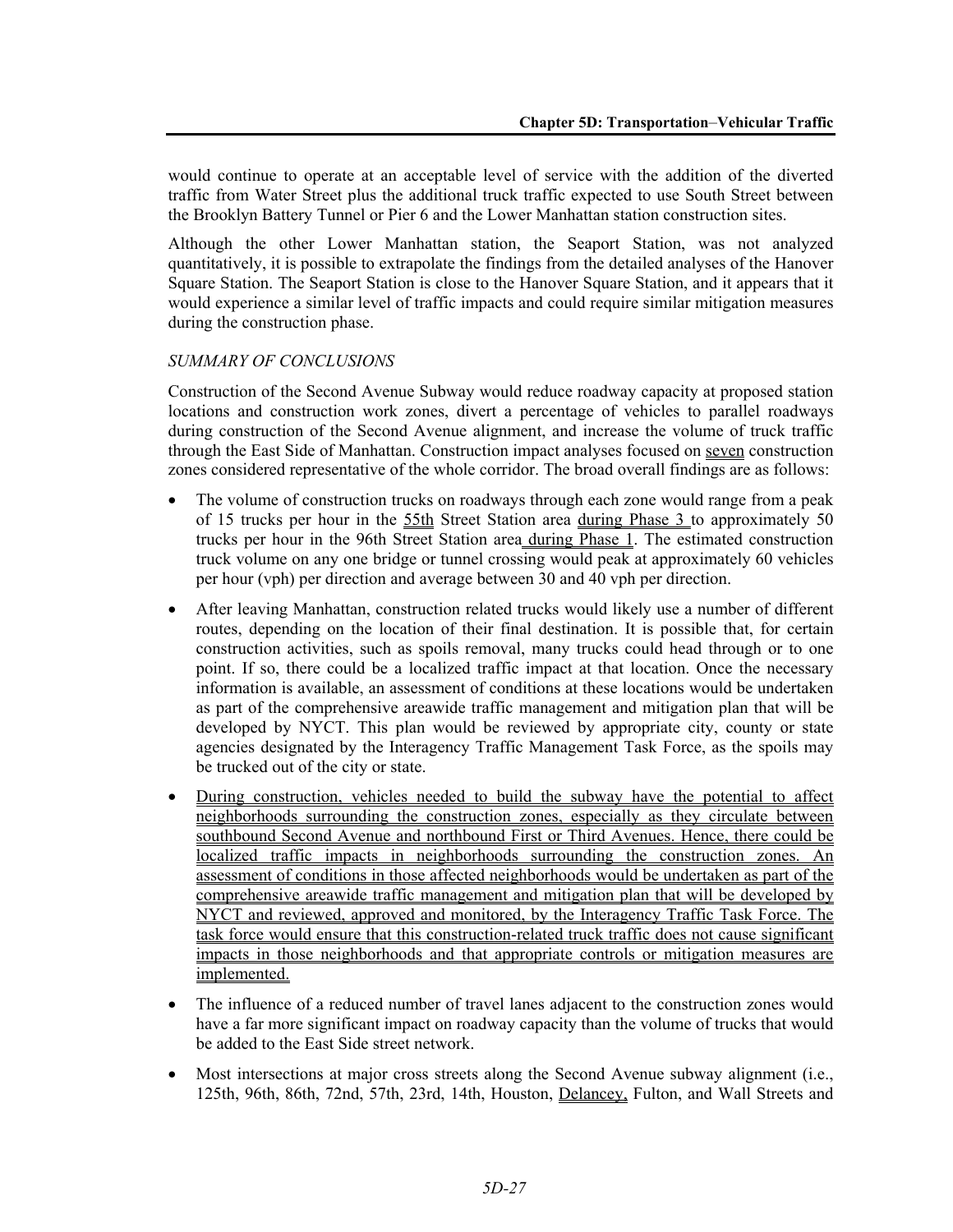East Broadway) would deteriorate to LOS F conditions during the AM and PM peak hours when the capacity of Second Avenue would be reduced to three lanes, typically 11 feet wide, to accommodate the construction zone at future station locations. Narrowing the sidewalks to 5 feet to provide a fourth southbound moving lane on Second Avenue was determined to successfully mitigate the traffic impacts at the key intersections that were quantitatively analyzed—i.e., 96th, 57th, and Houston Streets. Hence, it is expected that this measure would also successfully mitigate the impacts at other major cross street intersections outside the East Midtown neighborhood.

- If four travel lanes cannot be provided through the construction zone, then other mitigation would need to be evaluated, including a more aggressive traffic diversion, as part of the traffic management plan that would be developed by NYCT and reviewed, approved and monitored by the Interagency Traffic Management Task Force.
- More aggressive traffic diversion was found not to be practicable at East Midtown construction zones, including the 55th Street, 42nd Street and 34th Street Stations, because of significant adverse impacts on Lexington Avenue. Other construction zones immediately north and south would need to be evaluated carefully as part of the MPT plans.
- Nearly all of the Second Avenue intersections with minor cross streets that experience significant impacts could be mitigated with standard traffic engineering improvements. These standard improvements are generally low-cost and readily implementable; they include measures such as adjusting signal phasing and green time, re-striping lanes and/or installing pavement lane markings, prohibiting curb parking, and enforcing prevailing traffic and parking prohibitions. These improvement measures may not fully mitigate the impacts at the minor cross-street intersections between 72nd and 30th Streets during Phases 1 and 3 of the project, due to the high directional volumes these streets process for traffic approaching or leaving the Queensboro Bridge and Queens-Midtown Tunnel. In this portion of East Midtown, Second Avenue may require a fourth travel lane through the construction zones or other measures identified by NYCT and reviewed, approved, and monitored by the Interagency Traffic Management Task Force. More aggressive diversion of Second Avenue traffic to alternate southbound routes during the AM and PM peak hours is not likely to be practicable in this area.
- The most severely impacted intersection of those analyzed in this FEIS is 34th Street at Second Avenue during Phase 3 of the project. Providing a fourth southbound lane through the construction zone would partially mitigate the impacts. Hence, other measures may need to be identified by the NYCT and reviewed, approved, and monitored by the Interagency Traffic Management Task Force. A more aggressive diversion plan was found not to be practicable in this area. This impact may be indicative of traffic conditions during construction that may be expected at the normally congested East Midtown locations approaching the 42nd Street Station area on Second Avenue.
- Narrowing 125th Street between Third and Park Avenues to one lane per direction to accommodate the construction of the station during Phase 2 of the project would deteriorate 125th Street to unacceptable conditions. Providing turning lanes, relocating bus stops, and making signal-timing adjustments could mitigate these potential impacts. In addition, taxis that currently queue on 125th Street at Park Avenue near Metro-North's Harlem-125th Street Station would have to be relocated temporarily to accommodate construction.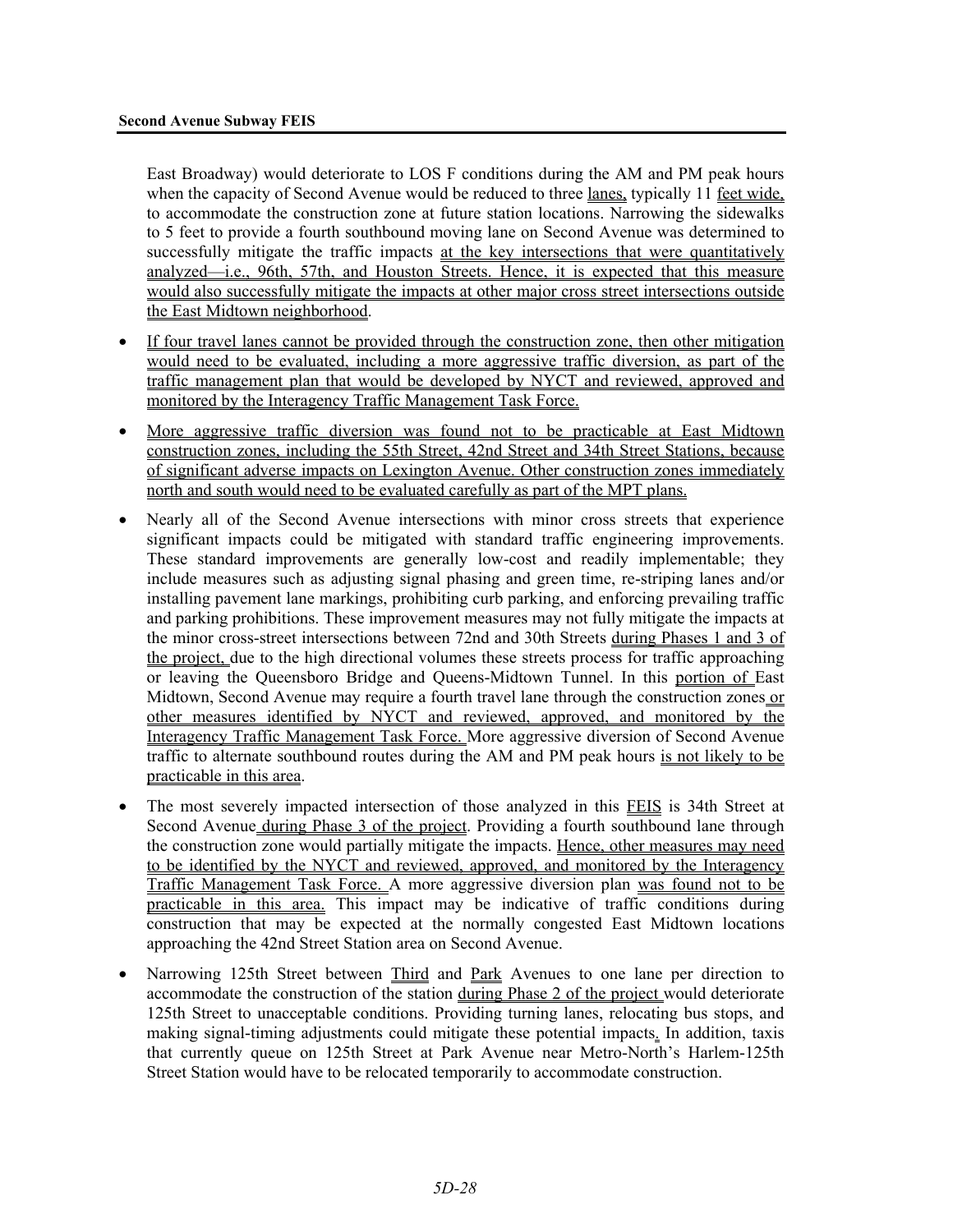- The initial diversion of southbound traffic to alternative southbound routes and the increase in truck traffic through the East Side of Manhattan would cause some significant traffic impacts, which could be mitigated using standard traffic engineering improvements. For more aggressive diversion plans, unmitigatable significant impacts might be created in the East Midtown area along the alternate routes, especially Lexington Avenue.
- In the area of the 66th shaft site, the intersection at 59th Street and Second Avenue is critical. During Phase 1 of the project, it would be necessary to maintain five travel lanes on Second Avenue—clear of any parking, delivery, or bus stop activity within the construction zone—for the four blocks between 63rd and 59th Streets in order to mitigate potential construction-related traffic impacts in this area. Maintaining a minimum of four travel lanes north of 63rd Street through the construction zone would be acceptable.

As noted above in the discussions of particular analysis locations, the results of the quantified analyses of traffic impacts during construction were performed for specific locations that are representative of all the locations along the alignment that would be affected during construction (see Appendix D). These results can therefore be extrapolated to other locations along the alignment not specifically noted above.

NYCT would develop a comprehensive areawide traffic management and mitigation plan, which would be reviewed by an Interagency Traffic Management Task Force comprised of affected and responsible agencies (e.g., MTA/NYCT, NYCDOT, NYSDOT, MTA Bridges and Tunnels). These plans would be reviewed with local community boards and would coordinate traffic related not only to construction of the Second Avenue Subway, but also to other projects that are under construction in the same vicinity at the same time as the new subway. An important component of this plan would be a comprehensive traffic monitoring program, which would continually evaluate traffic conditions and ensure that traffic detours and mitigation measures responded effectively to traffic patterns as they change.

Since construction of the Second Avenue Subway would affect travel patterns throughout at least the East Side of Manhattan, if not the larger borough and its East River crossings, the traffic monitoring plan should also consider all of the East River crossings, all of the major north-south routes on the East Side, and the major north-south routes on Manhattan's West Side. The regional traffic system is an integrated system that provides many options for travelers entering or exiting both Manhattan and the Second Avenue corridor, including non-auto options, such as express buses, other subway lines, and even ferries. Since it is not possible to predict which diversions drivers would choose so far in advance of construction, NYCT would ensure that traffic volumes and operating conditions would be monitored prior to any construction activities to provide a baseline that would be used to assess changes in traffic conditions throughout all of the construction phases. Doing so will help project planners and engineers understand the nature, extent, and impacts of traffic diversions that would occur as a result of construction along the Second Avenue corridor.

A detailed maintenance and protection of traffic (MPT) plan would be developed by NYCT, as engineering design work on the Second Avenue Subway continues. This MPT plan would be provided to NYCDOT for that agency's review and approval consistent with other construction projects in New York City. These plans would need to provide for the safe, efficient, and timely completion of the subway construction work, while also taking the needs of local residents, businesses, and the traveling public into account. Since Second Avenue is the East Side's primary southbound truck route, plans would also have to consider the needs of those entering and exiting the corridor in trucks.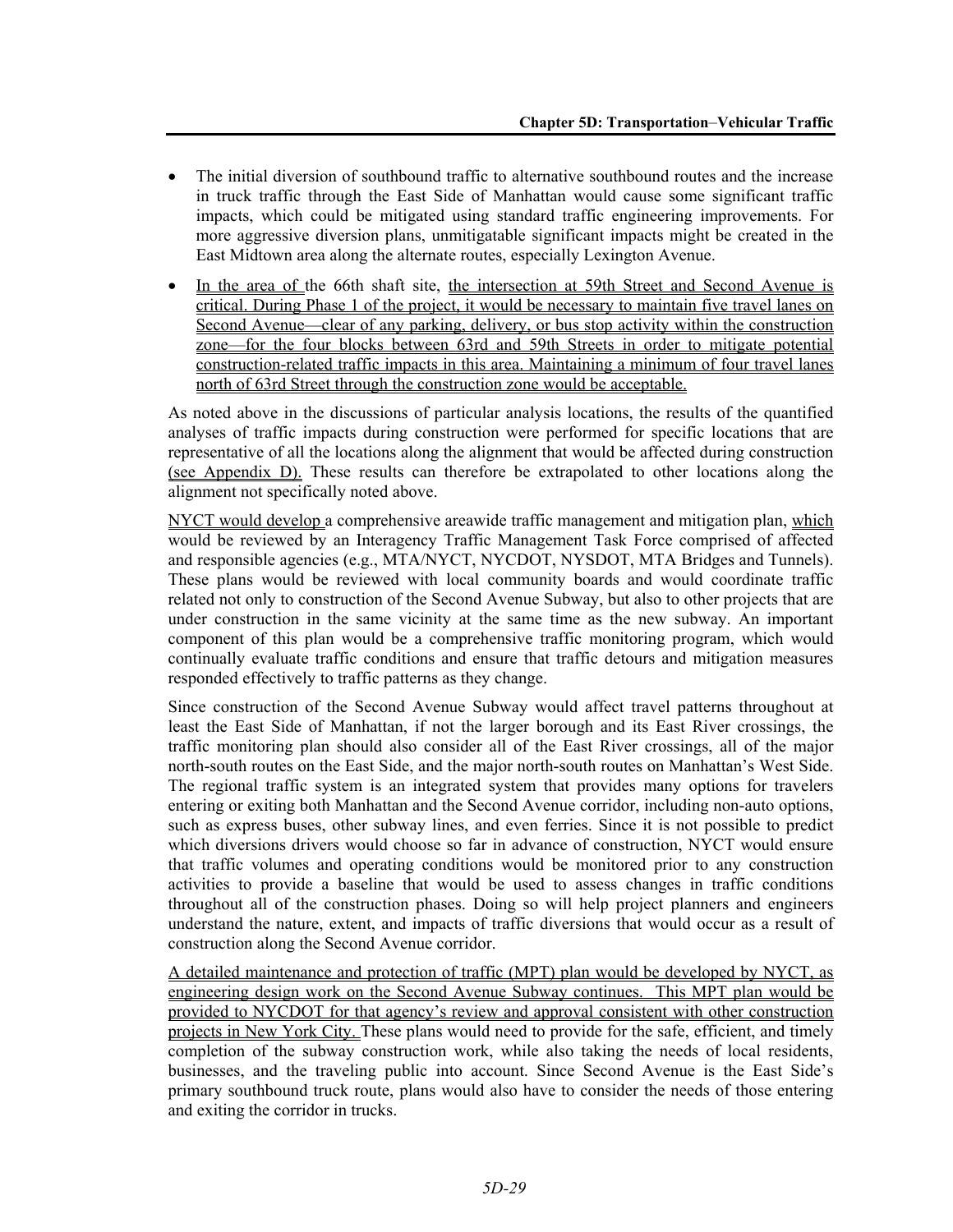MPT plans would need to be flexible at both the regional and local levels, and must be able to be modified when and if local traffic conditions and needs warrant modifications. Such flexibility is essential for a number of reasons. First, different travelers may choose different travel modes and routes to reach their destinations; travelers may even vary their modes and routes throughout the construction period. Second, NYCT has not yet developed a detailed MPT plan for sequencing construction activities within a construction phase; once this MPT plan is developed, it would influence how much traffic may divert to other routes. It is possible that less (or more) traffic would divert to other routes than is currently expected.

In addition, the Interagency Traffic Management Task Force would need to be kept regularly up to date on the findings of the ongoing monitoring plan. Further, the Task Force would need to be in regular communication with local officials and affected community groups to get feedback on the plan and any necessary refinements.

It would be within the purview of the Interagency Traffic Management Task Force and the engineering team to identify and consider a long list of measures that could help mitigate local impacts beyond those identified within this FEIS. Delays throughout the construction areas could be lessened through the implementation of work zone mobility measures mandated as part of the MPT plans, such as**:** stationing traffic enforcement agents to prevent vehicles from blocking intersections; providing on-site tow trucks to immediately remove disabled vehicles within the construction zones; and distributing updated construction, detour, and traffic information to the public via variable message signs. In a few critical areas, the combination of these traffic improvement measures would not fully mitigate the traffic conditions, but would help to alleviate the magnitude of the impacts.

# **D. PERMANENT IMPACTS OF THE PROJECT ALTERNATIVES**

This section identifies possible changes to traffic conditions that could result from operation of the project alternatives. Typically, transit projects are built to relieve roadway traffic congestion and to shift people from automobile to transit use. The Second Avenue Subway project is different in that its objective is to relieve existing transit congestion on the Lexington Avenue subway line and to improve access to transit for residents of the Far East Side. In addition to Lexington Avenue subway riders shifting to the new subway, bus passengers and some taxi patrons would shift to the Second Avenue Subway, resulting in fewer bus passengers and taxi trips through the East Side and a modest diversion of peak hour trips from auto to transit with a modest level of benefits. Because the project would result in vehicular transportation benefits as opposed to significant adverse impacts, a detailed quantitative traffic analysis was not performed with the Second Avenue Subway. Nevertheless, it is important to recognize that the air quality improvements that would result from removal of vehicles from the street network, the reduction of on-street congestion, and the addition of a new mass transit service within Manhattan would all work together to improve mobility and quality of life for residents, workers and visitors to Manhattan's East Side.

# **NO BUILD ALTERNATIVE**

Significant deterioration in traffic levels of service can be expected with the No Build Alternative in the year 2025. Traffic volumes are projected to increase by about 9 percent by the year 2025, or about 0.25 to 0.50 percent per year over 25 years. This traffic volume increase would most likely deteriorate intersections operating at or above capacity (LOS E or F) in the existing condition further within these unacceptable conditions in the No Build condition.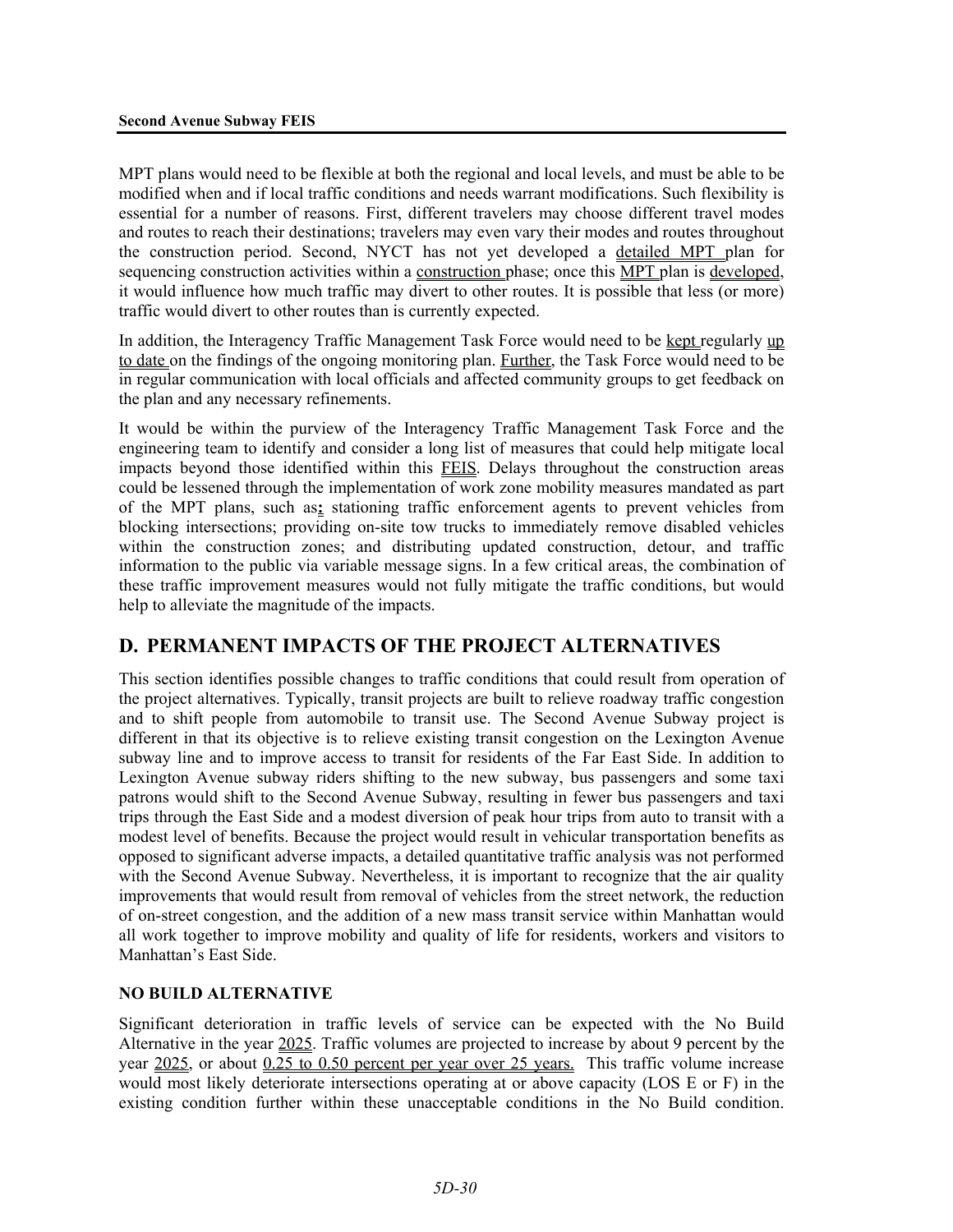Intersections operating just below capacity or at marginally acceptable LOS D in the existing condition could deteriorate to unacceptable LOS D, E, or F in the No Build condition.

### **SECOND AVENUE SUBWAY**

A principal goal of the Second Avenue Subway is to reduce crowding on the Lexington Avenue Line. Besides attracting some Lexington Avenue riders and reducing crowding on that line, the full-length Second Avenue Subway from 125th Street in the north to the Wall Street area in Lower Manhattan would also divert some peak hour trips from auto and taxi modes to subway. As a result, auto travel would be reduced by 93,130 vehicle miles on an average weekday and areawide traffic volumes would be reduced by about 8,300 vehicle trips per day. This reduction assumes the following vehicle occupancy rates: 1.6 for taxis  $(2,605$  person-trips), 2.2 for shared ride  $(3,510 \text{ person-trips})$ , and 1.0 for drive-alone  $(5,100 \text{ person-trips})$ . A reduction of about 20 to 30 vph would occur on the major north-south avenues in East Midtown, and a 10 vph reduction on Water Street in the lower half of the study area.

Preliminary Engineering studies are still under way regarding station access locations at Chatham Square. Several locations are being evaluated for stairwell and ADA access, and may entail some redesign or reconfiguration of curb lines in the area, such as extension of the sidewalk along the west side of the Bowery/Park Row by taking the curb lane that is presently used for vehicular drop-offs. Any such design changes to the street network would be implemented only with the completion of a traffic analysis indicating that either there would be no significant impacts to traffic flow or that such impacts could be mitigated.

# **E. SUMMARY OF SIGNIFICANT ADVERSE IMPACTS AND MITIGATION MEASURES**

#### **SIGNIFICANT ADVERSE IMPACTS DURING CONSTRUCTION**

Subway construction would result in significant traffic impacts due to reduced roadway capacity from lane closures along the alignment, diversion of through traffic away from congested construction areas, and an increase of truck traffic from construction vehicles. Lane closures would be expected at station construction locations and at shaft/access sites within or adjacent to Second Avenue. Subway construction activities would reduce the width of Second Avenue to three typically 11-foot lanes at most station locations. Stations located on two-way streets would cause those streets to be narrowed to one travel lane per direction.

The broad overall findings from these analyses indicate that project construction would result in significant traffic impacts in all station areas: specifically, at most Second Avenue intersections at major cross streets (i.e., 125th, 57th, 42nd, 34th, Houston Streets, etc.), at many of the Second Avenue intersections with minor cross street intersections (especially within East Midtown), and at intersections along the two-way streets of 125th, Chrystie, Pearl, and Water Streets.

Impacts within certain areas of Manhattan would be similar to each other because of the similarity of existing traffic patterns within these areas. Following is a list of stations grouped to show areas where similar impacts are expected:

- The 116th, 106th, 96th, 86th, and 72nd Street Stations;
- The 66th Street shaft site/spoils removal area and 55th Street Station;
- The 42nd Street, 34th Street, 23rd Street, and 14th Street Station areas;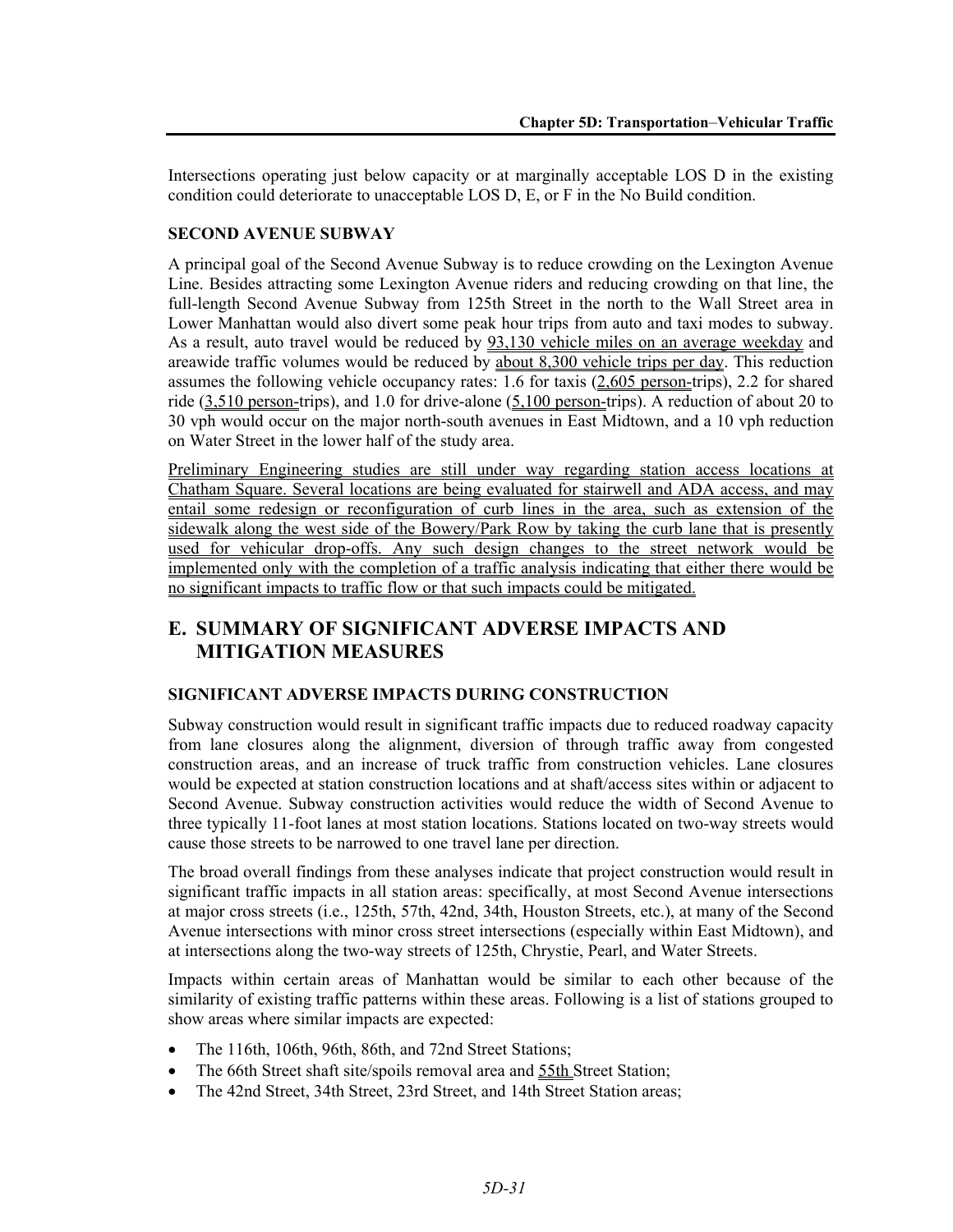#### **Second Avenue Subway FEIS**

- The Houston Street and Chatham Square Station areas; and
- The Seaport and Hanover Square Station areas.

Most of the impacts at the representative locations analyzed and elsewhere could be fully mitigated with standard traffic engineering improvement measures (e.g., signal timing adjustments, lane reconfigurations or parking restrictions), with the following exceptions:

- 125th Street at Lexington Avenue;
- 125th Street at Second Avenue;
- 96th Street at Second Avenue:
- 72nd Street at Second Avenue;
- 66th Street shaft site/spoils removal area;
- 57th Street at Second Avenue;
- 53rd Street at Second Avenue:
- 42nd/34th/23rd/14th Street Station areas:
- Second Avenue/Chrystie Street and Houston Street;
- Chatham Square Station area;
- Water and Broad Streets; and
- Water Street and Maiden Lane.

Where mitigation other than standard traffic engineering improvement measures would be required for impacts at specific intersections, mitigation measures are described below in "Summary of Mitigation Measures."

In addition, diverted southbound traffic from Second Avenue would also cause significant impacts on Lexington Avenue at 129th, 128th, 127th, and 59th Streets; Park Avenue at 126th and 124th Streets; and the Bowery at Houston Street. These impacts could be mitigated by signal retiming and parking restrictions. Additional truck trips on First Avenue and 96th and 86th Streets would also cause significant impacts that could be mitigated by signal timing changes.

#### **SUMMARY OF MITIGATION MEASURES DURING CONSTRUCTION**

As described above, many of the significantly impacted intersections could be mitigated using standard traffic engineering improvements (e.g., low-cost and readily implementable measures such as adjusting signal phasing and green time, re-striping lanes and/or installing pavement lane markings, prohibiting curb parking, and enforcing prevailing traffic and parking prohibitions). As described below, standard traffic engineering improvements would not fully mitigate the traffic impacts at many of the major cross-streets, but several of these intersections could be successfully mitigated by narrowing sidewalks to 5 feet to provide a fourth southbound moving lane on Second Avenue (south of the potential 66th Street shaft site/spoils removal area, five southbound moving lanes would be needed between 63rd and 59th Streets). At the most severely impacted intersections, such as 34th Street, these measures and other measures identified by the MTA/NYCT's Interagency Traffic Management Task Force would be needed to further improve traffic conditions.

A comprehensive areawide traffic management and mitigation plan would need to be developed by NYCT and reviewed by an Interagency Traffic Management Task Force comprised of affected and responsible agencies (e.g., MTA/NYCT, NYCDOT, NYSDOT, MTA Bridges and Tunnels), which would consult with local Community Boards. An important component of this plan would be a comprehensive traffic monitoring program, which would continually evaluate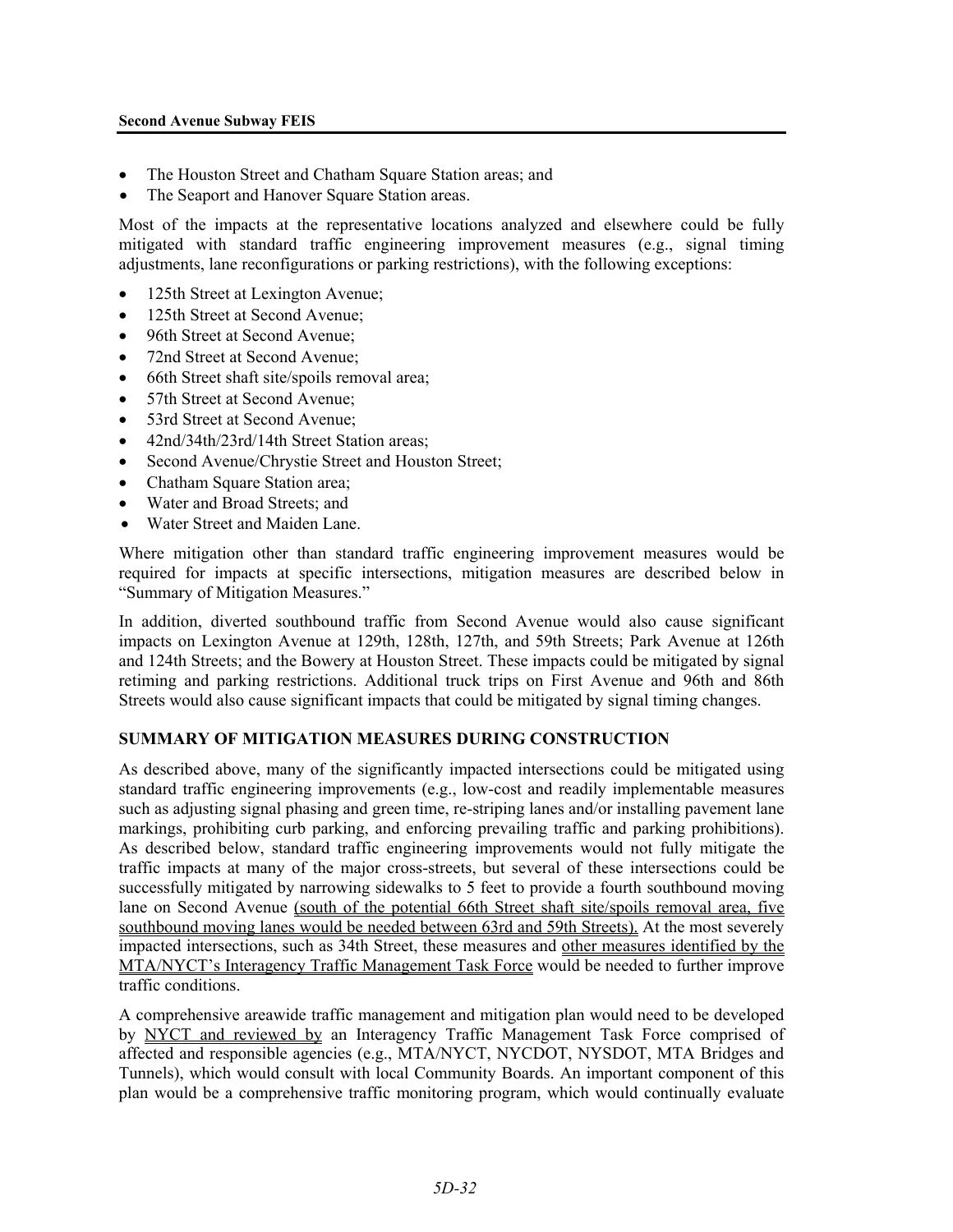traffic conditions and ensure that traffic detours and mitigation measures responded effectively to traffic patterns as they change.

The following are suggested mitigation measures for specific intersections/locations where standard traffic engineering improvements would not fully mitigate the expected traffic impacts.

- *125th Street and Lexington Avenue*: The traffic impact at this location could be fully mitigated in Phase 2 by adjusting the signal timing and maximizing the available roadway width on 125th Street to provide a 10-foot through lane and a 10-foot right-turn lane eastbound, and a 10-foot through lane and a 10-foot left-turn lane westbound. Another measure would include signal-timing adjustments in conjunction with a 10-foot through lane and a 10-foot left-turn lane for the westbound approach and providing a southbound rightturn lane by shifting the Second Avenue bus stop from the north side of 125th Street to the south side.
- *125th Street and Second Avenue*: The impact at this intersection could be partially mitigated in Phase 2 by adjusting the signal timing and shifting the bus stop on the eastbound approach to the east side of Second Avenue to provide an exclusive eastbound right-turn lane. Narrowing the construction zone to provide a fourth southbound moving lane on Second Avenue—either by narrowing the construction area or by narrowing the moving lanes to  $10$ feet and the sidewalks to 5 feet—would also mitigate the impact. Other mitigation, including more aggressive traffic diversion, would need to be evaluated in this critical area as part of the traffic management plan that would be developed by NYCT and reviewed, approve, and monitored by the Interagency Traffic Management Task Force.
- *96th Street at Second Avenue*: Mitigation measures for this intersection in Phase 1 could include restriping the westbound 96th Street approach pavement markings to provide a leftturn lane and two through lanes, and relocating the bus stop at the eastbound approach to the east side of the intersection to provide an exclusive eastbound right-turn lane at the approach. Alternatively, if feasible, four southbound through lanes could be provided at the 96th Street intersection during the AM and PM peak periods. With this mitigation measure, the sidewalk would be narrowed at 96th Street to ease traffic congestion.
- *72nd Street and Second Avenue*: During Phase 1, other measures in addition to standard traffic engineering improvement measures may be necessary to mitigate impacts at this intersection, including providing four southbound travel lanes in the vicinity of the 72nd Street construction zone.
- *66th Street Shaft Site:* During Phase 1, it is necessary to maintain five travel lanes on Second Avenue—clear of any parking, delivery, or bus stop activity within the construction zone for the four blocks between 63rd and 59th Streets, and to maintain four clear travel lanes north of 63rd Street through the construction zone in order to mitigate potential constructionrelated traffic impacts.
- *55th Street and Second Avenue:* Narrowing the construction zone to provide a fourth southbound moving lane on Second Avenue by narrowing the sidewalks to 5 feet could mitigate the impact at this location during Phase 3. If a fourth moving lane is not feasible, other mitigation may need to be developed in this critical area as part of the traffic management plan that would be developed by NYCT and reviewed by the Interagency Traffic Management Task Force.